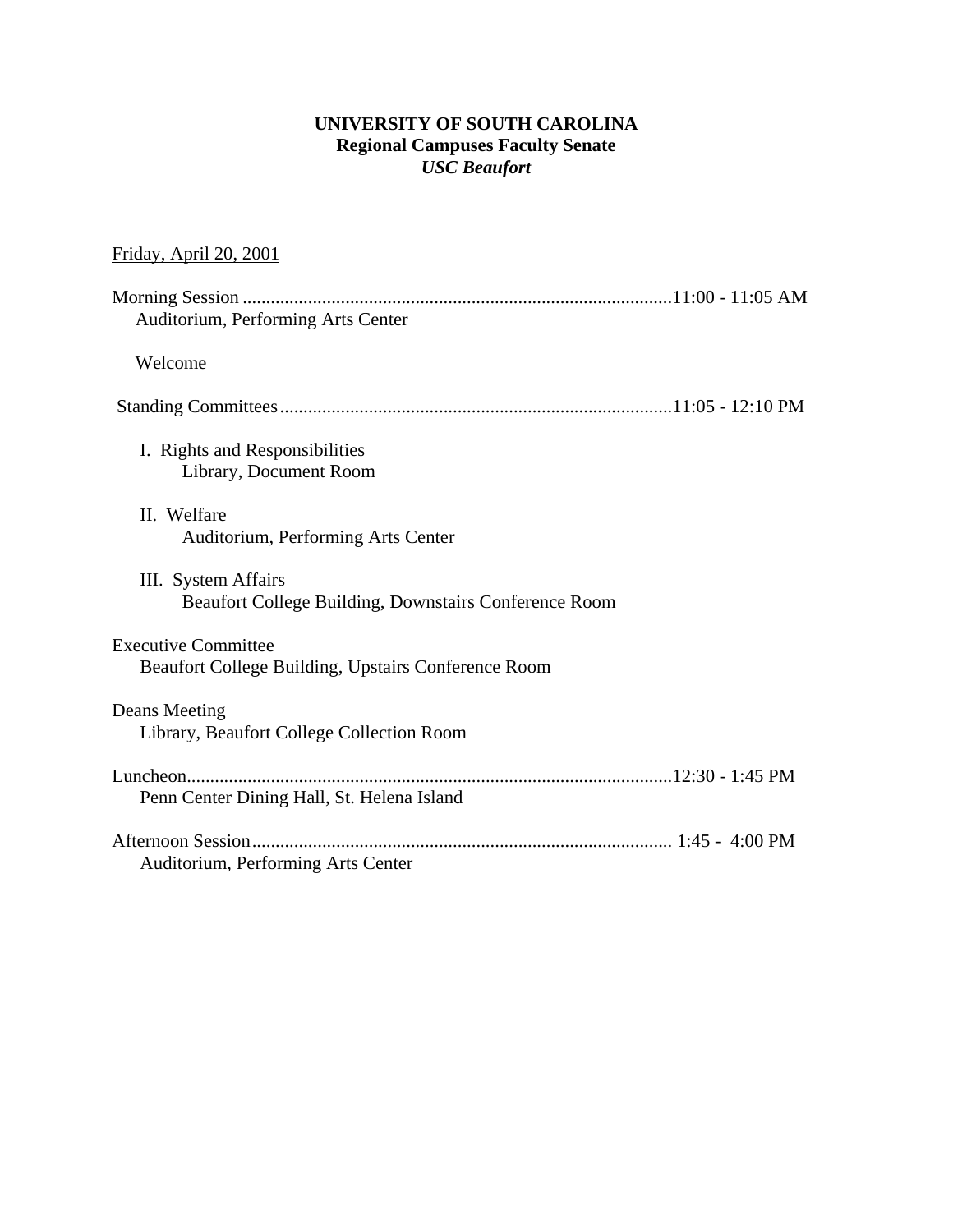## **AGENDA**

- I. Call To Order
- II. Correction/Approval of Minutes: February 16, 2001 USC Lancaster
- III. Reports from University Officers
	- A. Dr. Chris P. Plyler, Vice Provost and Executive Dean
	- B. Dr. Carolyn A. West, AssociateVice Provost
	- C. Regional Campus Deans
	- D. Dr. Sally Boyd, Assistant Vice Provost for Continuing Education Academic Credit Programs
- IV. Reports from Standing Committees
	- A. Rights and Responsibilities Professor Ron Cox
	- B. Welfare Professor Noni Bohonak
	- C. System Affairs Professor Chris Borycki
- V. Executive Committee Professor Roy Darby
- VI. Reports from Special Committees
	- A. Committee on Libraries Professor David Bowden
	- B. Committee on Curricula and Courses Professor Chris Borycki
	- C. Committee on Faculty Welfare Professor Linda Allman
	- D. Faculty-Board of Trustees Liaison Committee Professor Ellen Chamberlain
	- E. Research and Productive Scholarship Committee Professor Bob Costello
	- F. Other Committees
		- 1. Conflict of Interest Committee Professor Wayne Chilcote
		- 2. Education Foundation Committee Professor Charles Denny
		- 3. Regional Campuses Academic Advisory Council Professor Danny Faulkner
- VII. Special Order & Elections
- VIII. Unfinished Business
- IX. New Business
- X. Announcements
- XI. Adjournment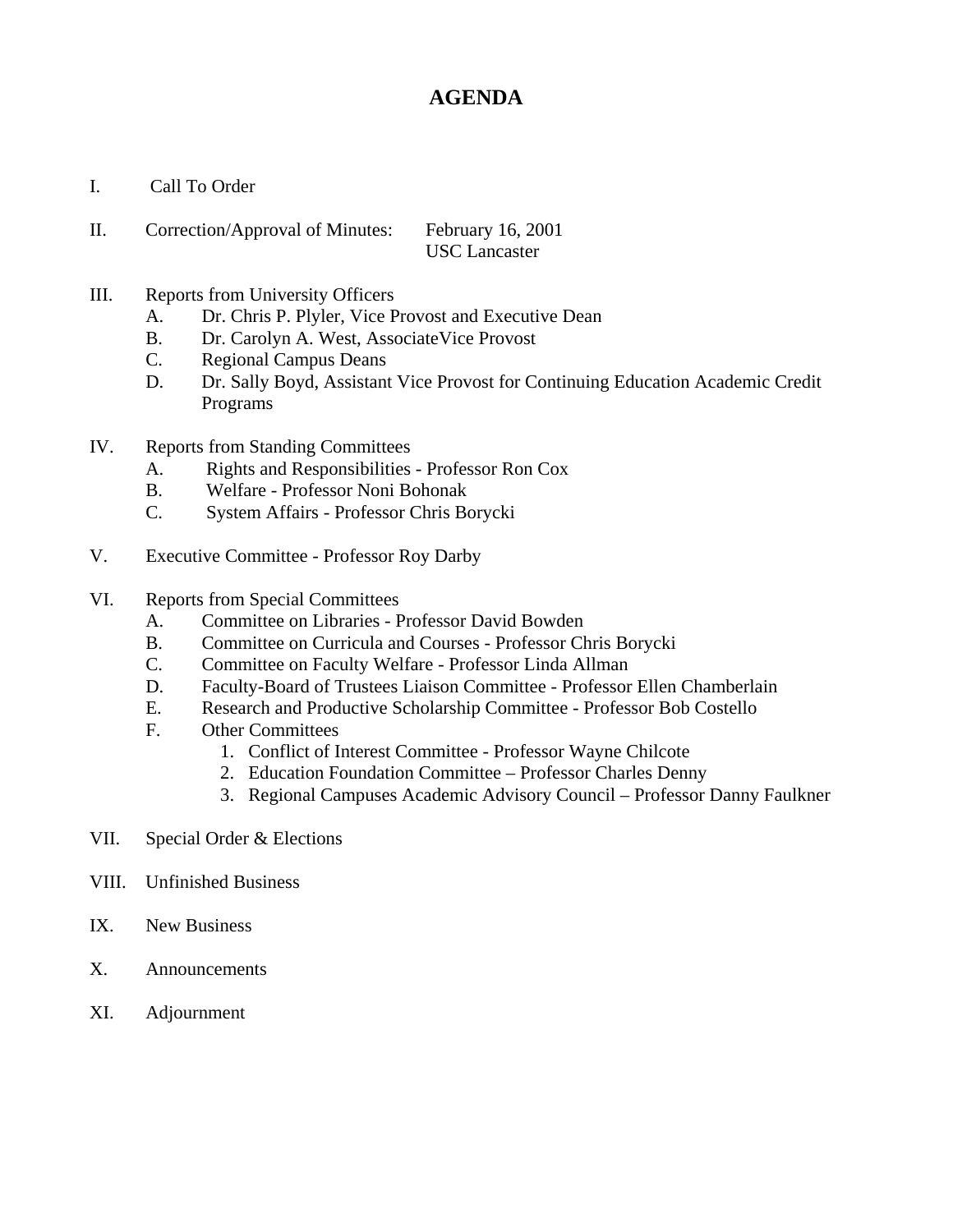## Meeting of the Regional Campuses Faculty Senate USC Beaufort April 20, 2001

## **Morning Session:**

I. The Chair, Danny Faulkner convened the Regional Campuses Faculty Senate at USC Beaufort at 11:04 AM and welcomed senators. After a brief welcome from Dean Jane Upshaw, Professor Faulkner adjourned the senators to committee meetings.

### **Afternoon session:**

- II. Professor Faulkner convened the afternoon session at 2:04.
- III. **Approval of the Minutes:** The minutes were approved as written.

### IV. **Reports from University Officers:**

A. **Report of the Vice-Provost and Executive Dean of the Regional Campuses**:

See Attachment 1

Dr. Plyler then made a special presentation of the non-Columbia campus Board of Trustees Professorship Award to Dr. Ron Harshbarger (Beaufort).

### B. **Report of the Associate Vice-Provost of the Regional Campuses**:

No report.

Dr. West wishes to remind all faculty of the Tenure and Promotion Workshop to be held on May 11.

### C. **Campus Deans Reports**

- 1. USC Beaufort- Dean Jane Upshaw See Attachment 2
- 2. USC Lancaster- Dean Joseph Pappin See Attachment 3
- 3. USC Salkehatchie- Dean Ann Carmichael See Attachment 4
- 4. USC Sumter- Dean Les Carpenter See Attachment 5
- 5. USC Union- Dean Jim Edwards See Attachment 6
- 6. Academic Programs and Continuing Education- Dr. Sally Boyd See Attachment 7

### V. **Reports from Standing Committees:**

A. Rights and Responsibilities- Professor Ron Cox (Salkehatchie) Report - See Attachment 8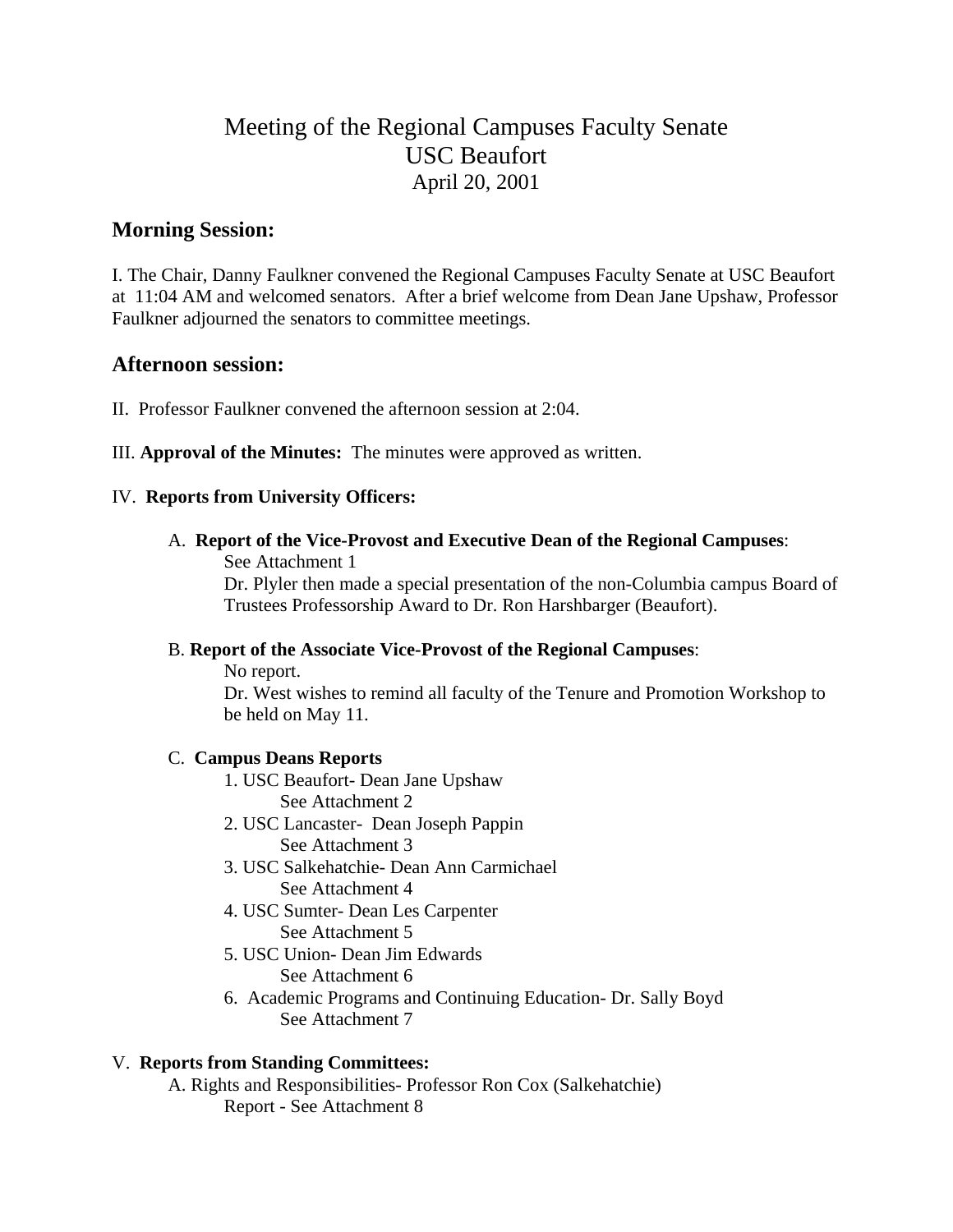Definition of Service - See Attachment 9 Probationary Period Extension Proposal - See Attachment 10

- B. Welfare Committee- Professor Noni Bohonak (Lancaster) Report - See Attachment 11 Faculty Workload Report – See Attachment 12
- C. System Affairs- Professor Christine Borycki (Sumter) See Attachment 13
- D. Executive Committee- Professor Roy Darby (Beaufort) See Attachment 14

#### VI. **Reports from Special Committees**

- A. Committee on Libraries- Professor David Bowden (Academic Programs and Continuing Education) See Attachment 15
- B. Committee on Courses and Curricula- Professor Christine Borycki (Sumter) No report.
- C. Committee on Faculty Welfare- Professor Linda Allman See Attachment 16
- D. Faculty Board of Trustees Liaison Committee- Professor Ellen Chamberlain Beaufort) See Attachment 17
- E. Research and Productive Scholarship Committee- Professor Bob Costello (Sumter) See Attachment 18

Report of Research and Productive Scholarship Awards Program – See Attachment 19

Question: Was someone from the regional campuses awarded? That seven thousand dollars?

Costello: Yes, Todd Scarlett. Seven thousand out of the total of ninety thousand. Question: How many people from the regional campuses applied and how many were awarded?

Costello: We were not given those statistics. This is just Category 2 which is productive scholarship. Two come to mind. If there was another, I overlooked it and I worked hard for those two, but one of them had been at the University for a very long time and there was a strong preference for new faculty trying to help them get established and that's why I'm encouraging people within three years of their initial appointment. They will be a favored group relative to others of equal merit. It seems to be becoming very competitive.

F. Other Committees: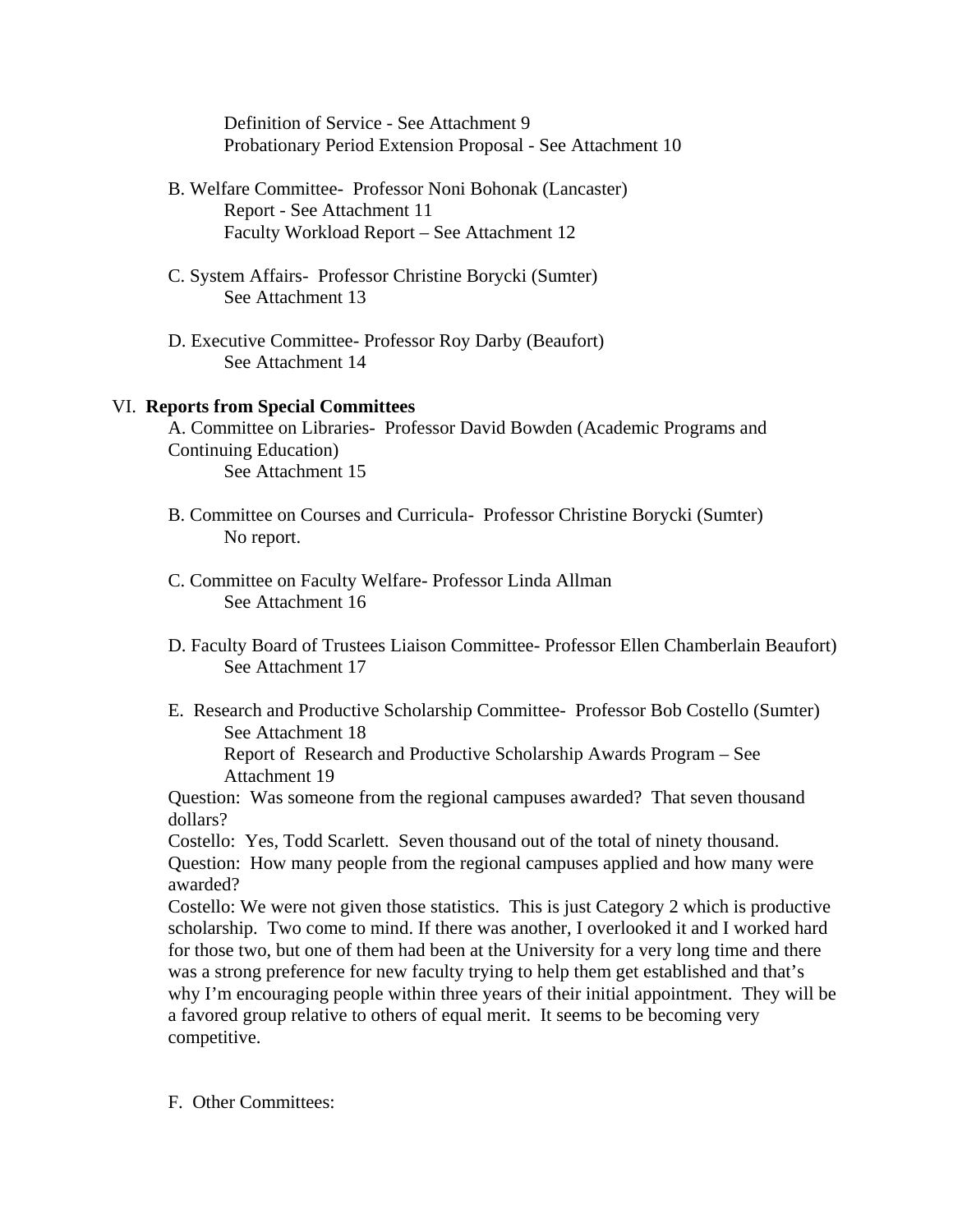- 1. Conflict of Interest Committee- Professor Wayne Chilcote (Salkehatchie): The Committee has not met.
- 2. Annual Report of the Educational Foundation- Professor Charles Denny See Attachment 20

G. Regional Campuses Academic Advisory Council- Professor Danny Faulkner We met with the Provost about a month ago. There's nothing really earth shaking coming from that meeting. I think really two things dominated discussion. One, of course, was the upcoming budget problem. The Provost went to great lengths to tell us what preparations have been made on the part of administration. They've anticipated a number of things that none of us have thought about. One of the things they discussed was how furloughs would take place if we have to do furloughs next year. I for one was quite encouraged to see the administration taking this very seriously and the plans they had made took faculty and staff into a lot of consideration.

Every campus had two or three questions or concerns that were addressed by the Provost.

VII. Special Orders and Elections: The secretary read the following slate of nominations from the Nominating Committee:

| Vice-Chair / Chair Elect                      | Roy Darby, Beaufort              |
|-----------------------------------------------|----------------------------------|
| Secretary                                     | John Logue, Sumter               |
| At-Large                                      | Harold Sears, Union              |
| At-Large                                      | Kate Fritz, Continuing Education |
| Faculty-Board of Trustees Liaison Committee   | Ellen Chamberlain, Beaufort      |
| Research and Productive Scholarship Committee | <b>Todd Scarlett, Lancaster</b>  |
| <b>Conflict of Interest Committee</b>         | Bette Levine, Salkehatchie       |
|                                               |                                  |

There were no further nominations from the floor. The slate was elected.

#### VIII. Unfinished Business:

The Chair noted that the definition of "Service" (see attachment 9) was put forth by the Rights and Responsibilities Committee at the February meeting and was distributed at that meeting. He called to the attention of senators the clarifying sentence added by the R  $\&$  R Committee, which was ruled non-substantive. The Chair opened the floor for discussion. Hearing none, he then called for a vote on the amended motion.

The motion passed.

VIII. New Business There was none.

IX. Announcements: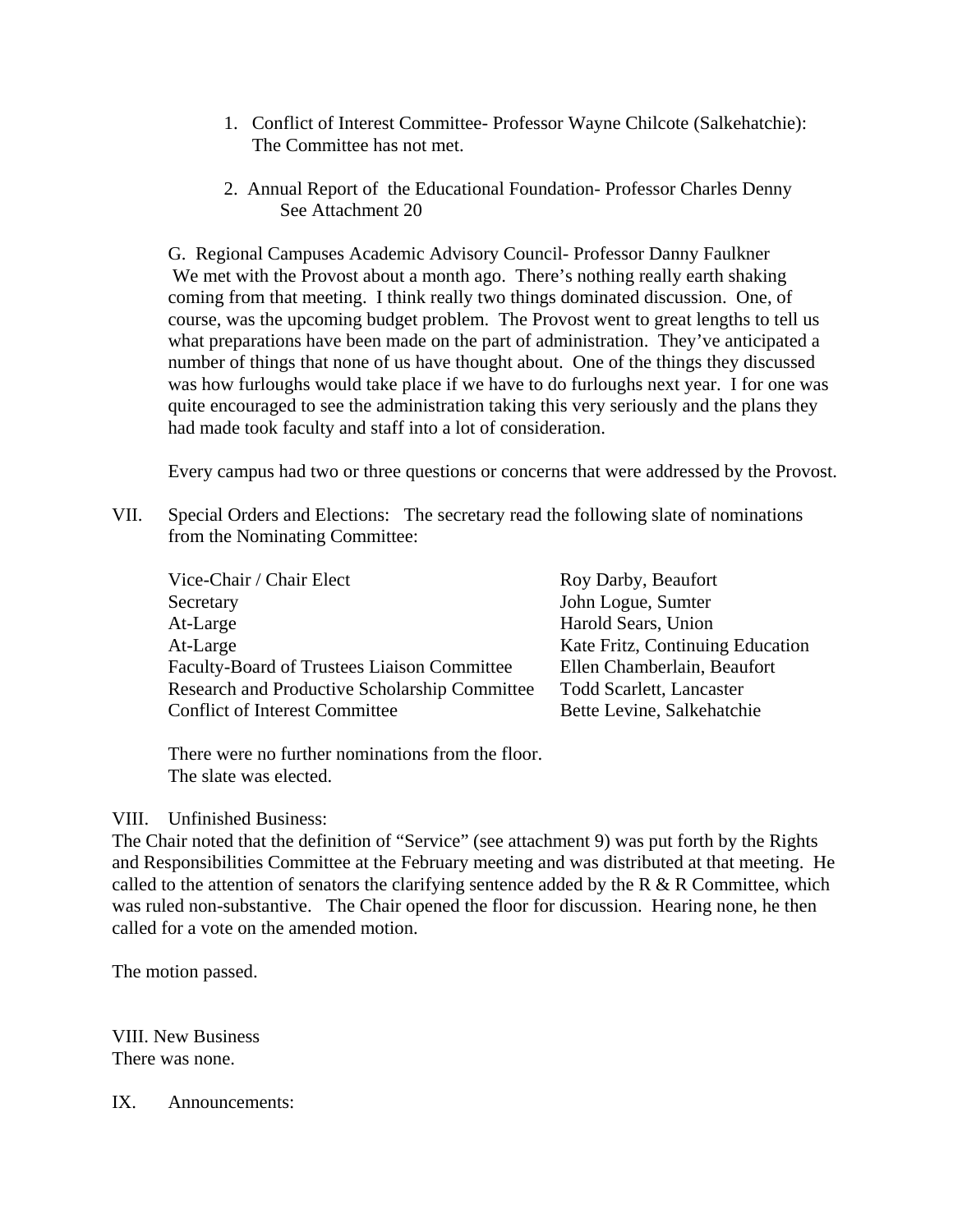Vice-Provost Plyler presented to Chair Danny R. Faulkner a plaque in recognition of his service to the Senate during the past academic year.

Cox (Salkehatchie): The Charleston Symphony Orchestra will be playing the 29<sup>th</sup> of April on the Walterboro campus in honor of the USC Bicentennial celebration. All senators are invited.

X. Professor Faulkner presented the gavel to incoming Chair, Wayne Chilcote (Salkehatchie), who adjourned the meeting at 2:50

Respectfully submitted, Roy Darby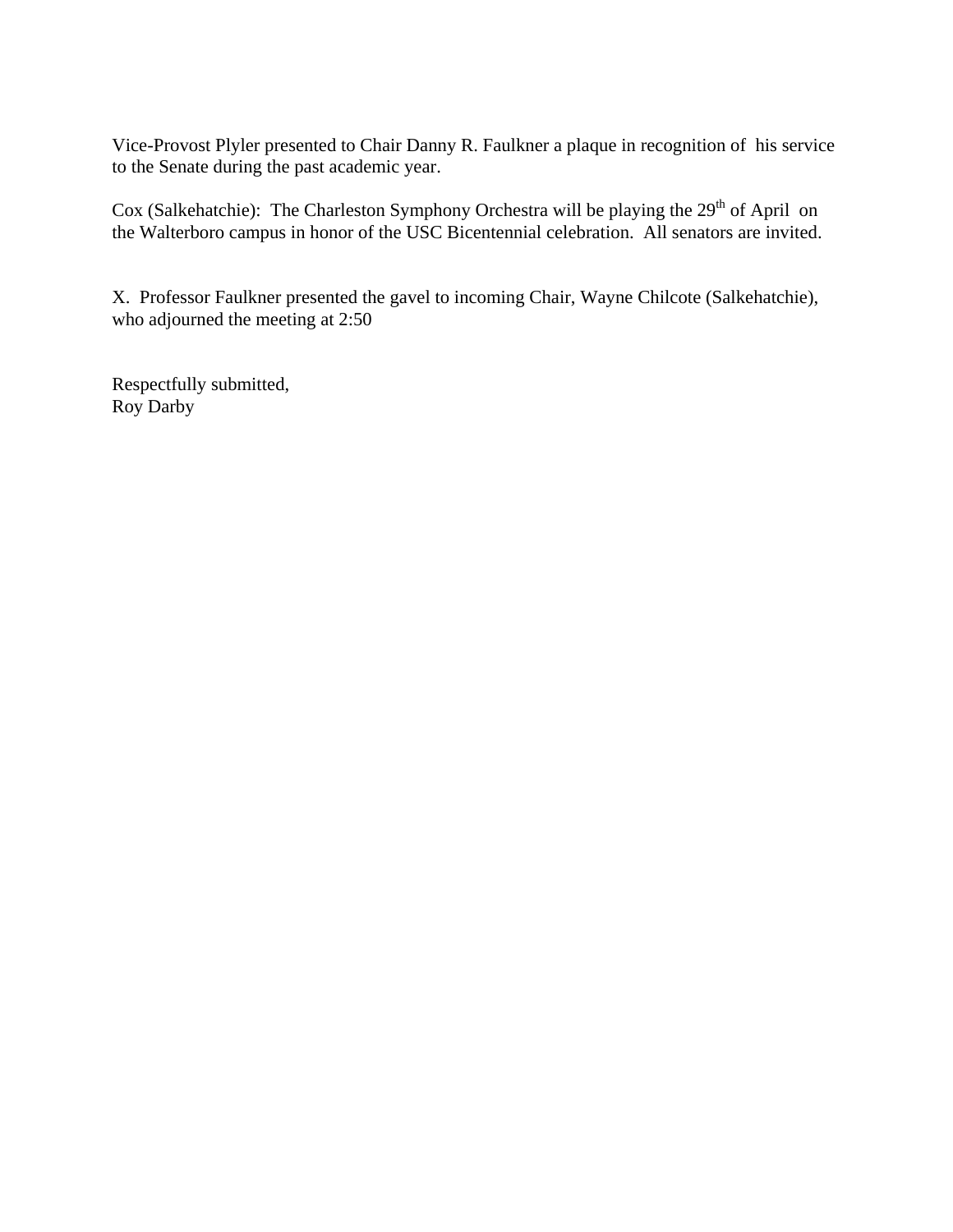### **Report of the Vice-Provost and Executive Dean for Regional Campuses and Continuing Education USC Regional Campuses Faculty Senate Beaufort Campus April 20, 2001**

I would like to begin by thanking Dean Upshaw and the faculty and staff of USC Beaufort for their hospitality in hosting this Senate meeting and for the delicious lunch we enjoyed earlier.

**Legislature:** The Speaker of the House of Representatives, David Wilkins, has declined an appointment as US Ambassador to Chile. This decision was met with relief from USC senior administration as Wilkins continues to be a friend of higher education.

News from the Senate budget proceedings is not encouraging: the 11 to 11.9% budget reductions (for the regional campuses) appear to be eminent for 2001-02. The regional campus deans have presented their strategic plans to the Provost. Unfortunately, these sessions focused on how each dean and his/her staff were going to manage the budget reductions. Next year is going to be difficult for all of higher education; critical adjustments are going to need to be made in institutional operating budgets and this reduced funding will not be replaced in the foreseeable future. The Senate Finance Committee will present its budget recommendations to the full Senate sometime between April 30 and May 4; once the full Senate ratifies the bill, it will go into House/Senate Conference Committee some time between May 21 and June 8.

There is some question about whether the bond bill legislation will pass, but the University is working the Senate Finance Committee hard to win this question. Much of the committee's attention so far has been focused on the lottery legislation.

I will present the five regional campus budgets and the total division budget to President Palms during the last week of this month.

**Board of Trustees:** The Board met on Thursday, April 12 and had a complete airing with President Palms about his intentions to run for the US Senate. It was reported that the Board members felt better after the meeting and that solidarity was achieved.

The Board also formally voted to eliminate themselves as the final level of the regional campuses' grievance procedure.

**SACS:** As you are well aware, the SACS team has come and gone, and a preliminary report is being written. I was invited to attend the exit interview and was very encouraged to learn that there were no surprises reported by the various teams that visited the regionals. There were no recommendations for the campuses.

Congratulations to all and special thanks to those who contributed, participated and worked so hard throughout this exhaustive process. The thorough work of faculty, staff and administration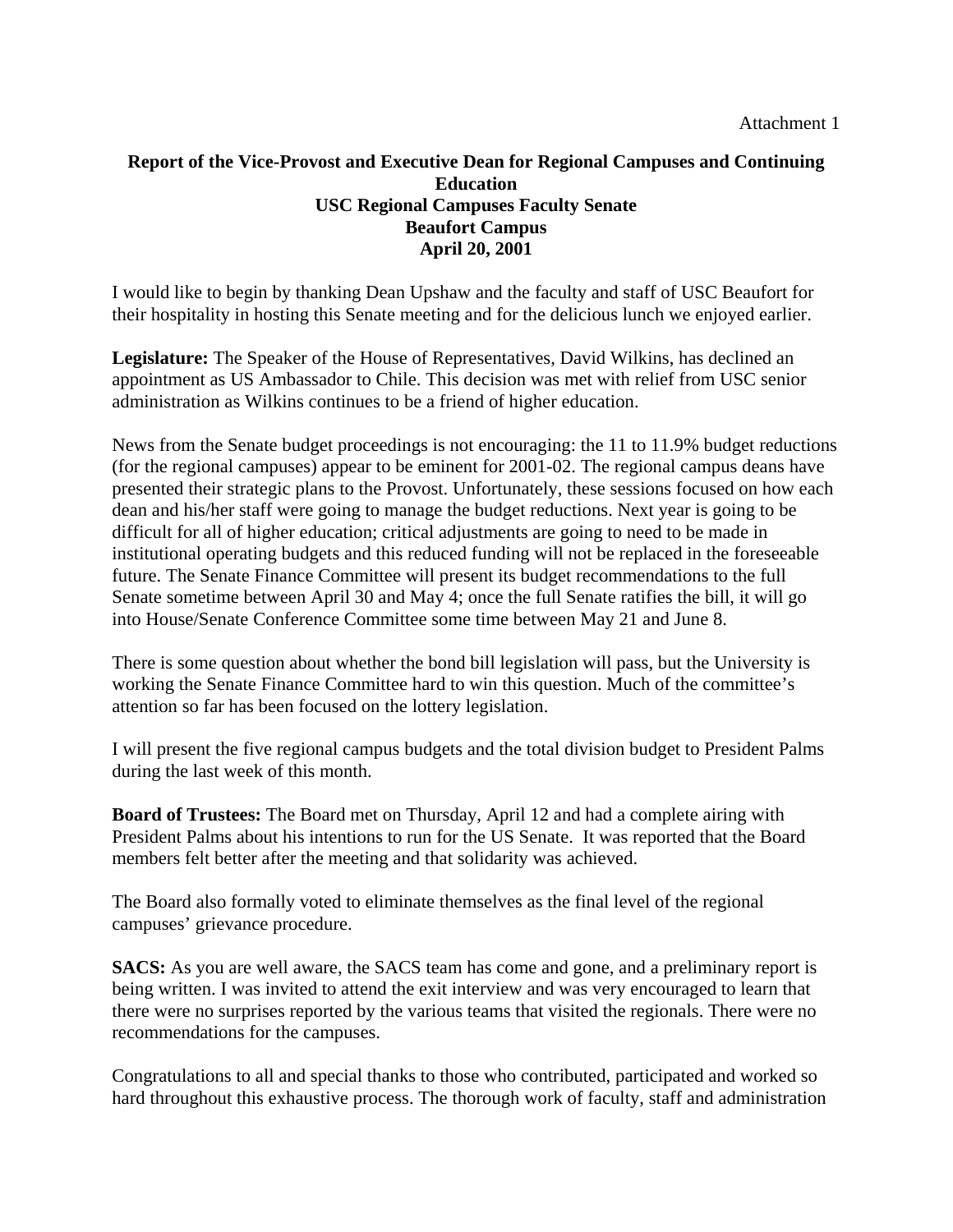was very evident, and I received many flattering comments from the six (regional campuses assigned) SACS team members about the good things going on at our campuses. Provost Odom and President Palms also asked me to pass along their congratulations and gratitude to you and your faculty and staff colleagues.

**Miscellaneous:** Dean John Montgomery of the USC Law School has announced his retirement, effective June 30. Dr. Gordon Smith has been appointed Associate Provost and Dean of the Graduate School. The search for a chief financial officer is nearing conclusion.

Installation is currently underway to install smart stations on all regional campuses and in the division office. These are two-way, compressed video/audio systems which will allow us to communicate face to face in small meeting situations. I hope that this is the next step in significantly reducing inter-campus travel and expense.

Presentation of non-Columbia campus Trustee professorship Award to Dr. Ron Harshbarger.

End of Report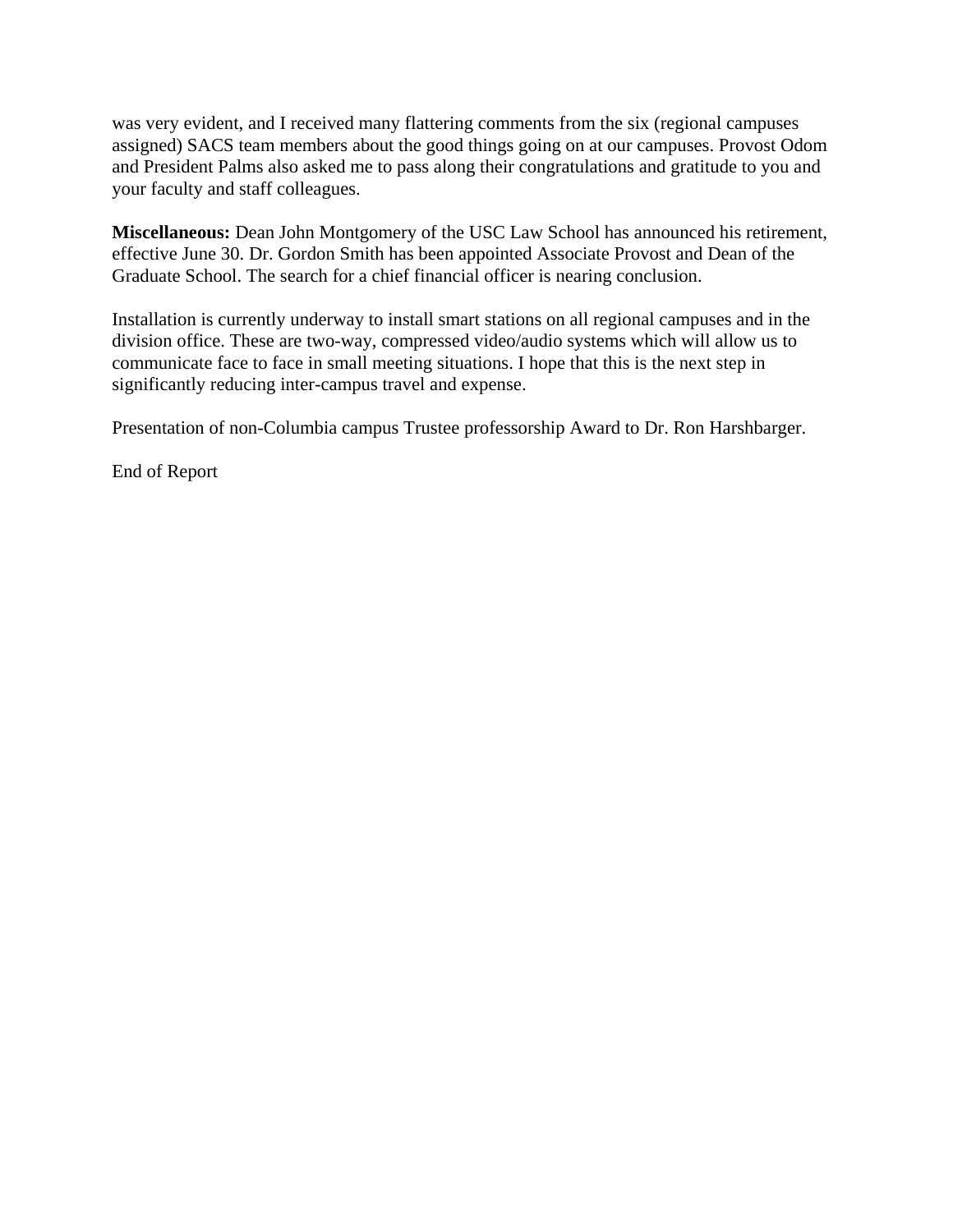#### Attachment 2

## USC Beaufort Dean's Report Regional Campuses Faculty Senate April 20, 2001

This spring has been a very busy time for everyone at USC Beaufort. Accomplishments are listed below:

- 1. Dr. Ron Harshbarger, Professor of Mathematics, has been selected as the Trustees Professor of the Year for all USC campuses other than Columbia. This recognition joins a long list of deserving awards and accomplishments, not the least of which is that Dr. Harshbarger currently is working on five new textbooks.
- 2. The Title III proposal was submitted at the end of March. This proposal focuses on providing information technology infrastructure for the Beaufort Campus so that USCB can more completely integrate technology into the teaching and learning to improve student achievement. The proposal is for \$1.7 million over the next five years.
- 3. Former Ambassador Phil Lader, ambassador to the Court of Saint James will speak at commencement on May 4. We are delighted to have Mr. Lader come to share his ideas with our students, faculty, staff and community. Dr. Jan Gretlund has graciously consented to speak at commencement in 2002.
- 4. The Reconstruction Partnership is working diligently to have a lecture series for next academic year. This series will be based on the civil war and titled North and South. Several premier experts in civil war history have agreed to participate.
- 5. USCB will partner with Lowcountry Shakespeare to present a lecture series in the fall. This partnership will seek grant funding to present "The Tempest" at USCB as a part of the annual Shakespeare festival.
- 6. Extensive planning is underway for the International Milton Symposium to be held at USCB in the spring of 2002 under the direction of Dr. Roy Flannagan, USCB Scholar-in-Residence.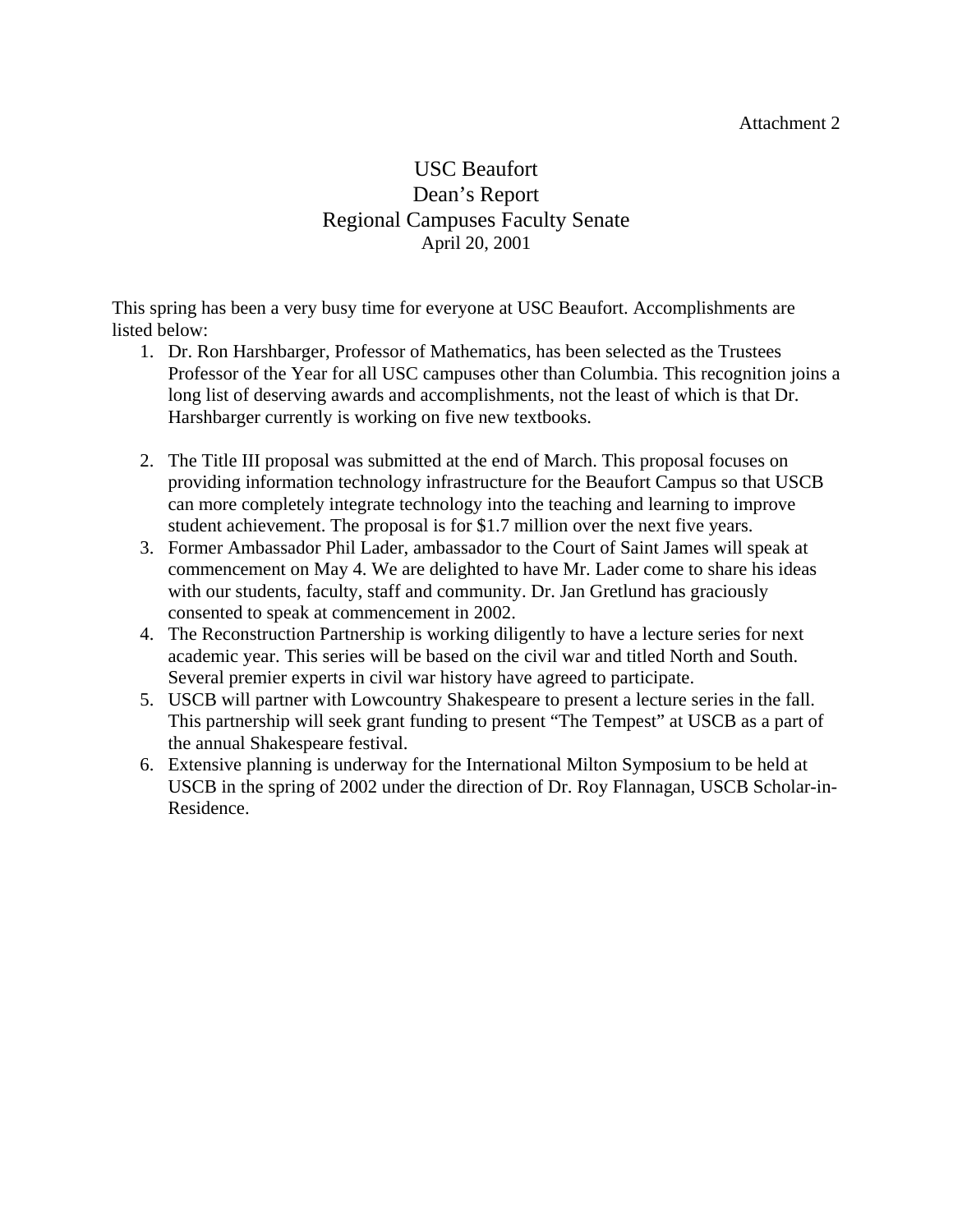Attachment 3

## USC LANCASTER DEAN'S REPORT USC Regional Campuses Faculty Senate

#### **USC Beaufort**

April 20, 2001

\*At our April Faculty Meeting we introduced our newest addition to our faculty, Dr. Howard Kingkade, as Assistant Professor of Theater and Speech as of Fall 2001. Dr. Kingkade holds the Ph.D. degree in Public Communication from the University of South Carolina, and the M.F.A. degree in theater from U.S.C. He has acted professionally in such television shows as "Matlock." and "In the Heat of the Night." In addition, we hope to announce a new faculty member in Mathematics shortly.

\*The USCL Budget and Financial Planning Committee approved a campus budget which was submitted to the Provost and Vice Provost for their approval on April  $10<sup>th</sup>$  during our Strategic Plan Meeting in Columbia.

\*Mr. Charles A. Bundy, Secretary of our Lancaster County Commission for Higher Education will be the 2001 USC Lancaster Commencement Speaker, with Mrs. Polly Jackson, new Chairperson of the Lancaster County Council, introducing Mr. Bundy. Commencement is Thursday, May  $3^{\text{rd}}$ , 7 p.m.

\*We recently held our Annual History Day on campus Friday, March 23rd, with over 125 high school and middle school students in attendance. Dr. Peter Barry successfully supervised and organized the event.

\*Recent special events on campus included the Annual Friends of the Medford Library meeting featuring the First Lady of South Carolina, Rachel Hodges. Special thanks to Shari Eliades, Director of the Medford Library for helping organize this event. Included was the awarding of the Elliott White Springs Writing Award, for \$1,000, which went to USCL student Kristen Rogers for her work, "Scared No More."

\*The Southern Association of Colleges and Schools visitation team came to our campus on Monday, April  $2<sup>nd</sup>$  to evaluate our campus for the 10 year review for accreditation. Special recognition goes to Deborah Cureton, Shari Eliades, Thomas Fox and Ralph Garris for helping prepare our report. Dean Cureton headed up the process. I am very proud of our faculty, administration, staff and students for a very successful accreditation visit.

\*Professor Emeritus Carolyn Taylor gave a one-woman dramatic monologue entitled *Southern Women: A Shared Heritage* as part of our USCL Bicentennial program, April 12<sup>th</sup>.

\*On February 23rd USCL hosted its annual Honors Day Event with 230 Honors' students from eight different area high schools participating. The day featured various competitions, exhibits, and a "College type Bowl" which was won by Fort Mill High School. English Faculty member Kim Covington chaired this special event.

\*Psychology Prof. Dianne Evans was selected by the Student Government Association as USCL Teacher of the Year. Other finalists included Dr. John Catalano, Philosophy, and Prof. Noni Bohonak, Computer Sciences.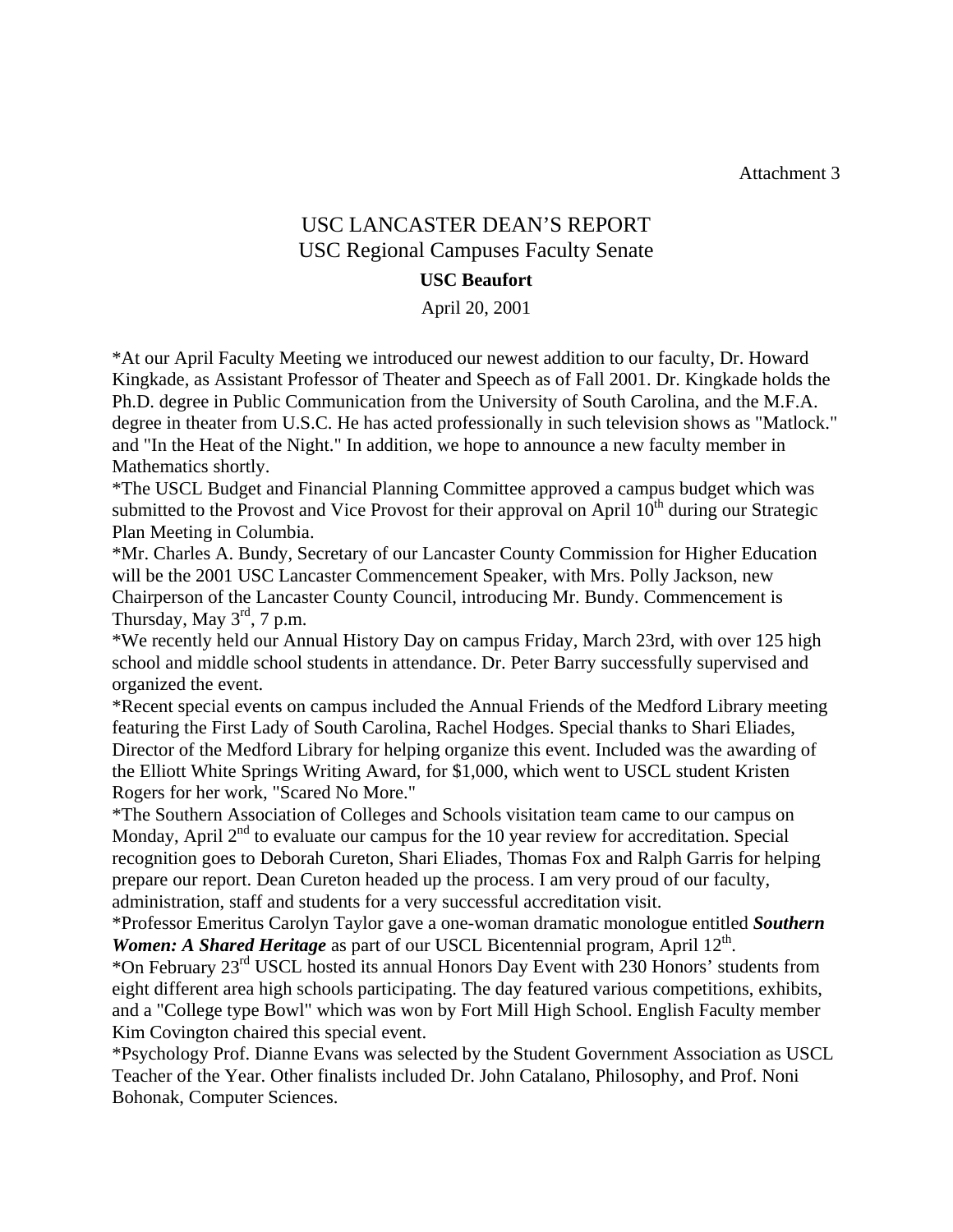\*Congratulations to Dr. John Catalano who delivered the Keynote Address entitled *Francis Lieber & the Theory of Homophany* for the 2001 Faculty Circle Program held in Columbia. Also, Dr. Lisa Rashley, English, and Prof. Fran Perry, Art History, together gave an excellent presentation entitled *Layering Stitch and Story - The Interdisciplinary Quilt.*

\*USC Lancaster is hosting the Lancaster County Science Fair, an annual event for primary, elementary and middle school participants. This year over 40 exhibits are on display in the James Bradley Arts & Sciences Building. Professors Danny Faulkner, B.H. Caraway and Todd Scarlett judge the exhibits with flawless acumen.

\*The renovation and expansion of the Medford Library will commence, hopefully, sometime this summer. Bids have just gone out on the \$4 million project which is funded through the 1997 General Assembly Bond Bill. The project should result in doubling the present size of the Medford Library from 25,000-sq. ft., to 50,000 sq. ft. The design of the project was the result of a committee composed of faculty, administration and Library staff members working with the Clarke Nexsen Architectural Firm, Charlotte, N.C.

\*Dr. Todd Scarlett received a \$7,150 award from the USC Research and Productive Scholarship Committee, for his project entitled "The Roles of Birds and Mammals as Acorn Predators or Dispersal Agents."

.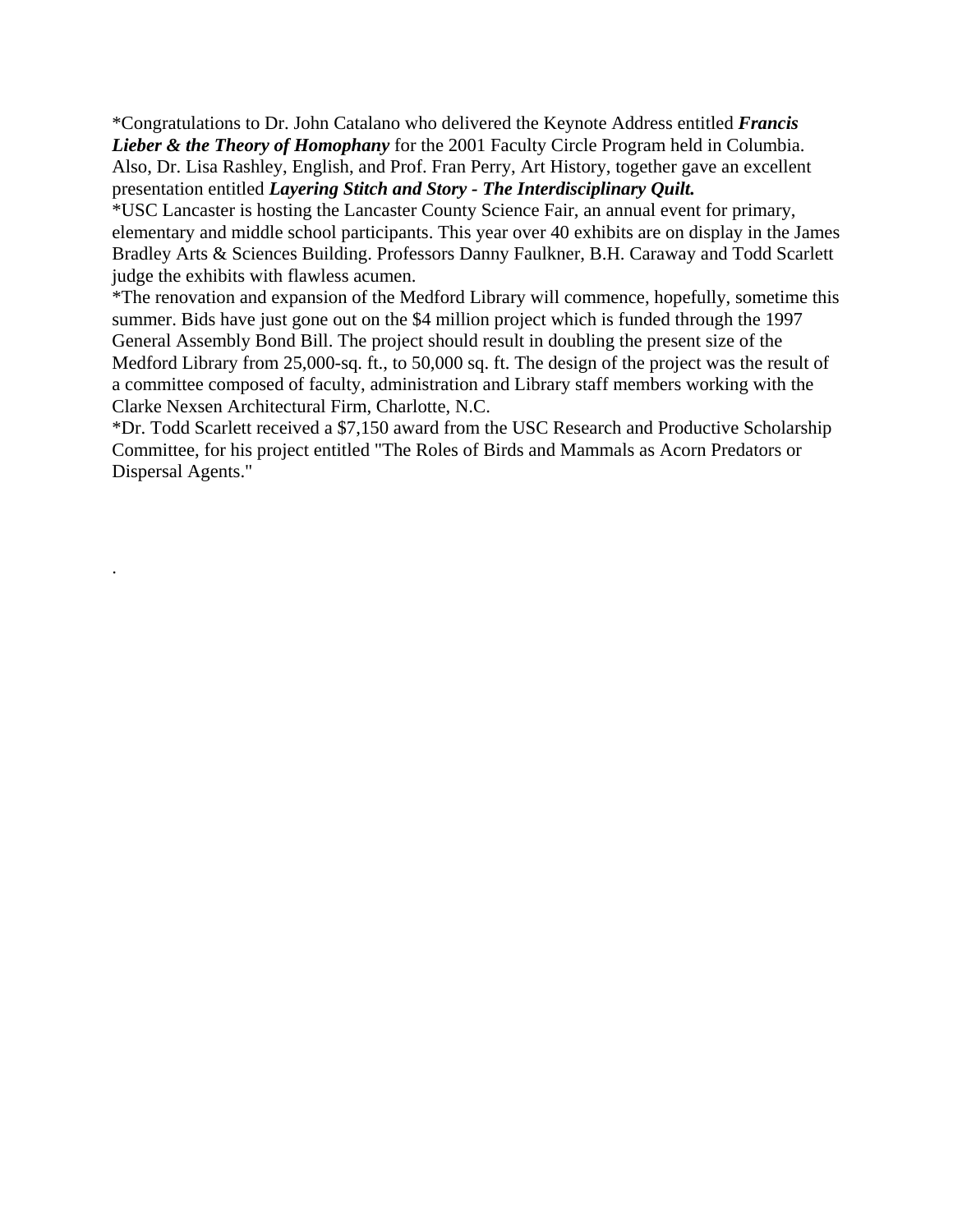# **USC SALKEHATCHIE DEAN'S REPORT USC Regional Campuses Faculty Senate**

**USC Beaufort** 

April 20, 2001

#### Faculty News

**Dr. Ron Cox**'s "From Democrat to Whig: The Senatorial Career of William Campbell Preston of South Carolina, 1833-1842," was published in the *2001 Proceedings of the South Carolina Historical Association*. Dr. Cox also served as chair and moderator for the session on "Civil War and Reconstruction" at the 71st Annual Meeting of the South Carolina Historical Association on 3 March 2001. Dr. Cox has also contracted to write two articles for the *South Carolina Encyclopedia*, a project sponsored by the Institute for Southern Studies, USC Columbia. **Dr. Merrill Horton** had an article, "Balzacian Evolution and the Origin of the Snopeses," published in the Southern Literary Journal, vol. 33, No. 1, (Fall 2000) and an article, "Quentin Compson's Suicide: A Source in Balzac*,*" accepted for publication in The *Faulkner Journal*. Dr. Horton also presented "The Source and Meaning of Suicide in Faulkner's Work*,*" at the Philological Association of the Carolinas 25th Annual Meeting on 3 March 2001, **Professor Julia Sloan** presented "The Emperor's New Clothes: President Gustavo Diaz Ordaz, the 1968 Student Movement and the Crisis in Mexico's Institutionalized Revolution," at the

South Carolina Historical Association's 71st Annual Meeting, 3 March 2001.

**Professor Wayne Chilcote** presented "From Agrarian to Industrial Emphasis: A Model for the New South," at the South Carolina Historical Association's 71st Annual Meeting, 3 March 2001. **Dr. Arthur Mitchell** published a review of *Defending Ireland: The Irish State and Its Enemies Since 1922* by Eunan O'Hara in *American Historical Review*, Feb. 2001. Dr. Mitchell also presented a slide program on "Hitler and Bavaria" on April 17 on the Allendale campus and April 18 on the Walterboro Campus. His program centered around his recent research for an upcoming book, tentatively titled *Hitler, the Obersalzberg, and the American Occupation of Berchtesgadenerland.*

**Dr. Roberto Refinetti** is managing editor of *Sexuality and Culture* and an editorial board member of the *American Journal of Physiology*. He has two manuscripts submitted for publication (*Journal of Comparative Physiology* and *Physiology & Behavior*), and published two articles in late 2000: "Circadian Rhythm of Locomotor Activity in the Pill Bug Armadillidium Vulgare (Isopoda)," *in Crustaceana*, Vol. 73, and "Cinematic Depiction of Conflicts of Interest in Romantic Relationships," *in Sexuality and Culture*, vol. 4, No. 1.

#### **Campus Highlights**

On March 12 and 13 our Administrative Council held a planning retreat at Hilton Head. Dr. Susan Moskow and Dr. Bud Antley graciously provided their homes to house this retreat at no cost to the University. Topics of discussion included recruiting, strategic planning and the budget.

As part of the Bicentennial celebration of the University, USC Salkehatchie is participating in the "Meet in the Middle" program. At USC Salkehatchie we have almost 40 volunteers in the program. Seventeen students in Professor Jane Brewer's University 101 class are volunteering as their community service component for the class at Allendale-Fairfax Middle School. Over 20 USC Salkehatchie employees are also volunteering in after school programs, tutoring, working in computer labs, and serving as guest speakers in middle schools located in our service area. Celebrations of the USC Bicentennial will be held on Sunday, April 29 on the Walterboro Campus, with entertainment by the Charleston Symphony Orchestra, and on Wednesday, May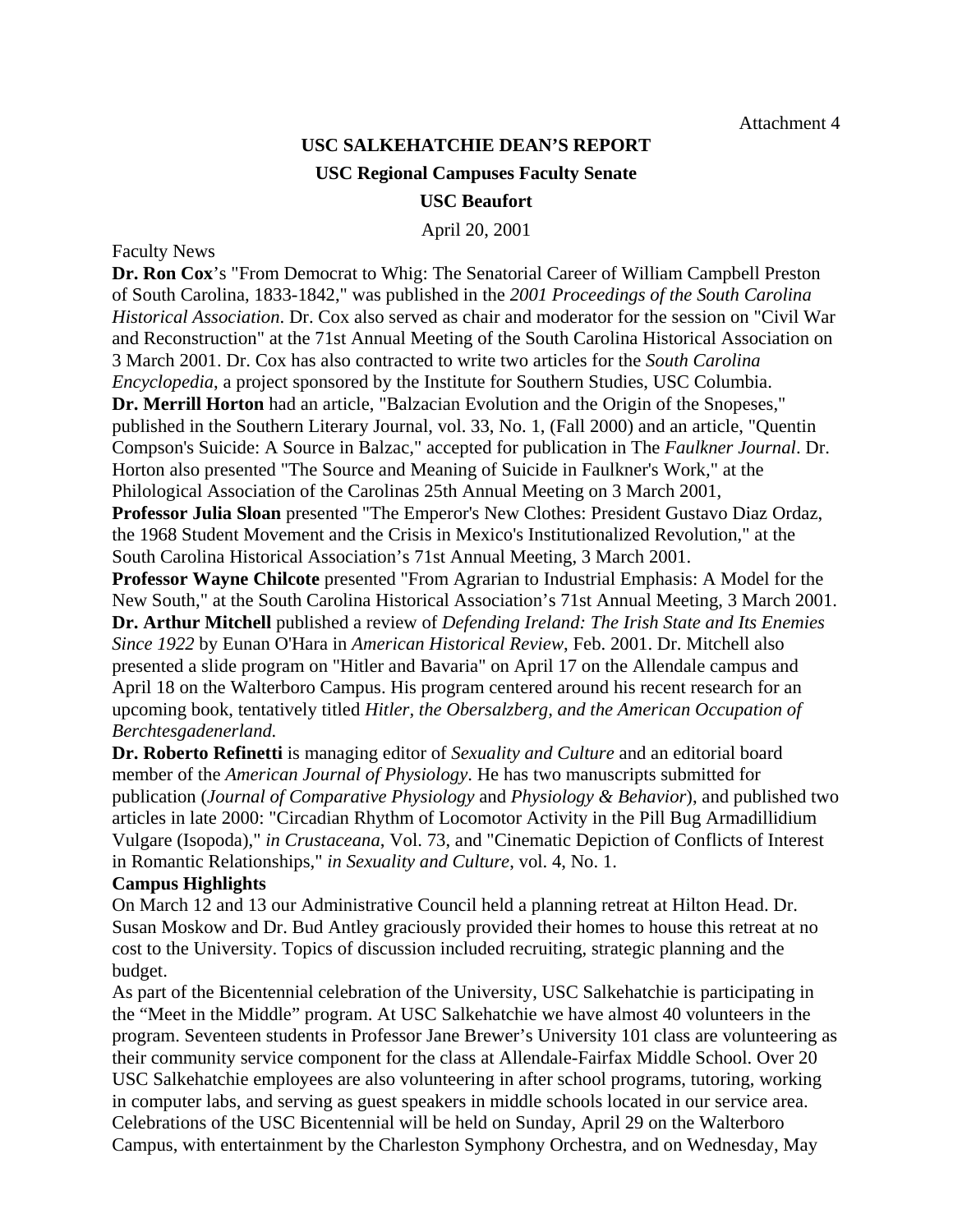16 on the Allendale Campus, with entertainment by *Island Close By*, a USC-affiliated steel drum band. The public is invited to join us in these festive celebrations.

Actor-playwright John Maxwell will be on the Walterboro Campus on Thursday, May 10 and will perform an abridged version of his critically renowned one-man show, "Oh Mr. Faulkner, Do You Write?" Mr. Maxwell will perform the entire show that evening at a 7:00 p.m.

performance at the Hampton Street Auditorium in Walterboro. The play is co-sponsored by the Colleton County Arts Council and the Colleton County Memorial Library.

USC Salkehatchie has received a grant of \$36,000 from the Gaylord and Dorothy Donnelley Foundation to sponsor the 2001 Salkehatchie Summer Scholars' Camp for area middle school students. This is the third year that the Donnelley Foundation has funded this camp, which will be held July 9-13 and 16-20 at the USCS Walterboro Campus

Our commencement exercise scheduled for May 7 will be held in the Salkehatchie Allendale Gym. Doug McTeer, Jr., Director of Education Programs, Office of the Governor will be our commencement speaker.

On May 11, WJBF TV (Channel 6) will focus on Allendale as part of their "In Your Town" series. Salkehatchie is involved in the planning of this event and will be featured in the program.

Respectfully Submitted,

Ann C. Carmichael, Dean

: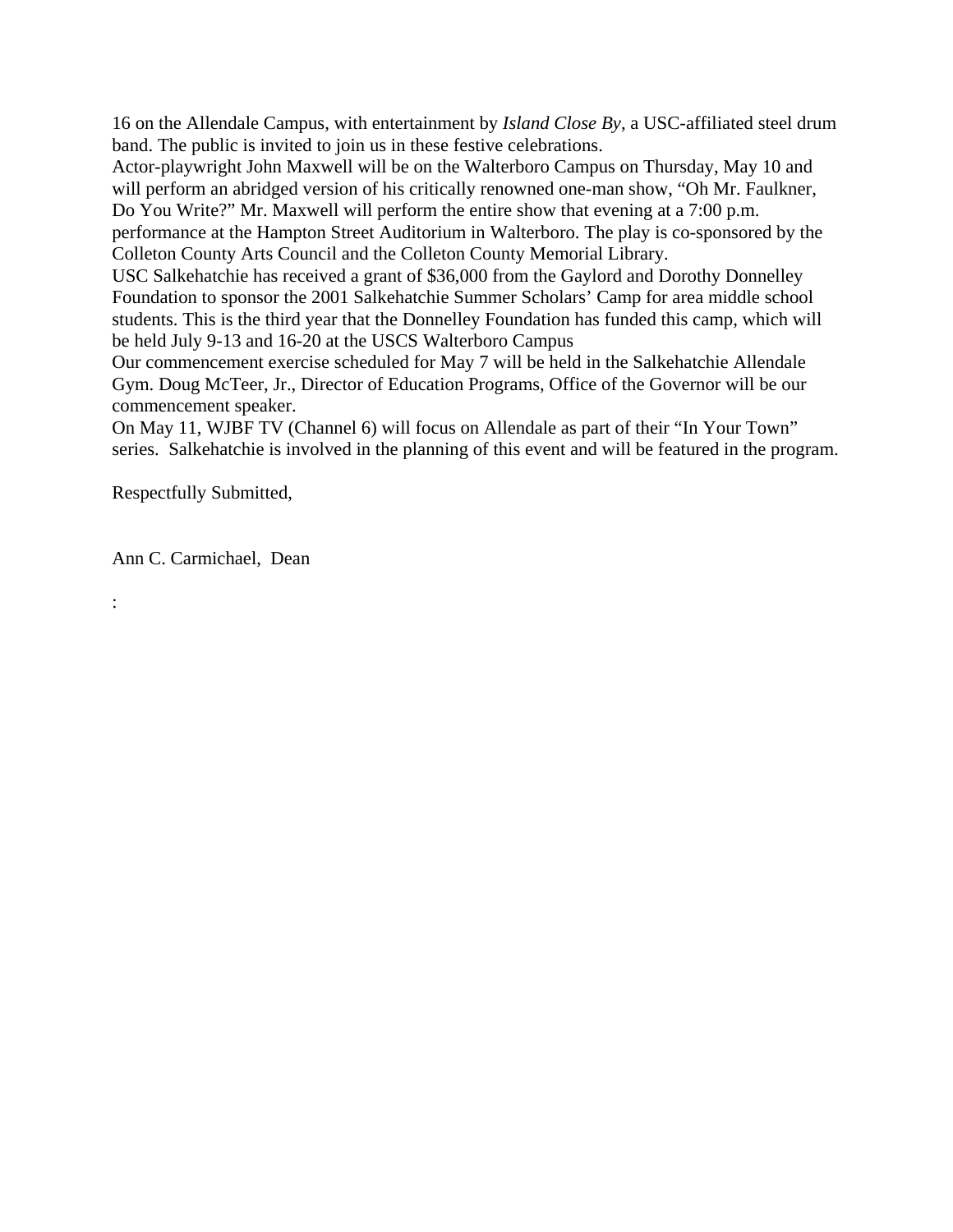#### REPORT OF

### THE DEAN OF THE UNIVERSITY OF SOUTH CAROLINA SUMTER TO THE REGIONAL CAMPUSES FACULTY SENATE April 20, 2001

Enrollments: The final official enrollment figures at USC Sumter for the 2001 Spring Semester indicated a very modest increase in full-time equivalency (FTE) enrollment (+2.81% to 716), but a small decrease in headcount enrollment (-1.21% to 1,141).

Human Resources: At present, with permitted exceptions to the hiring freeze, two faculty searches are underway. One, nearly completed, is for a tenure-track appointment in English; a second is for a one-year term appointment in Accounting, following the recent resignation of Avis Butler. Both would begin in the 2001 Fall Semester. A third faculty search for a one-year term appointment in English has been completed. With permitted exceptions to the hiring freeze, the search for a Director of the Shaw AFB Program has been completed, and searches for an Admissions Counselor/Recruiter and an Assistant Dean for Student Affairs continue. Following the recent resignation of the campus Receptionist and Switchboard Operator, a replacement is being sought. All searches should be completed this spring, though the Admissions Counselor/Recruiter position is proving to be difficult because of salary limitations deriving from the State Pay Bands. Retiring at the conclusion of this Spring Semester is Jean Gray, Associate Professor of Education. On sabbatical this semester is Dr. Laura Zaidman, Professor of English. Recently approved for sabbaticals during the 2001 Fall Semester were Dr. Charles Cook, Professor of Mathematics, and Dr. Robert Castleberry, Professor of Psychology, and approved for a sabbatical during the 2002 Spring Semester was Dr. Richard Bell, Professor of Sociology.

Physical Plant and Budget: The project committee for the Alice Drive Baptist Church property renovation, comprised of faculty, staff, and students, has completed its work and filed its report. I am still considering the recommendations in that report and have not yet made any decisions. However, depending on the depth of the FY 02 cut to the state appropriation, this renovation project may be placed on hold, and a tenant sought for the building, until such time that there are sufficient operating funds to actually operate a newly renovated building. The expected 11.9% cut to USC Sumter's state appropriation would be over \$500,000. A contingency plan is in place. Commencement: The speaker for USC Sumter's 2001 Commencement is Mr. Bobby Richardson, native son of Sumter, retired professional baseball star, retired college baseball coach and athletic director, and award-winning professional motivational speaker. Respectfully submitted,

C. Leslie Carpenter

Dean of the University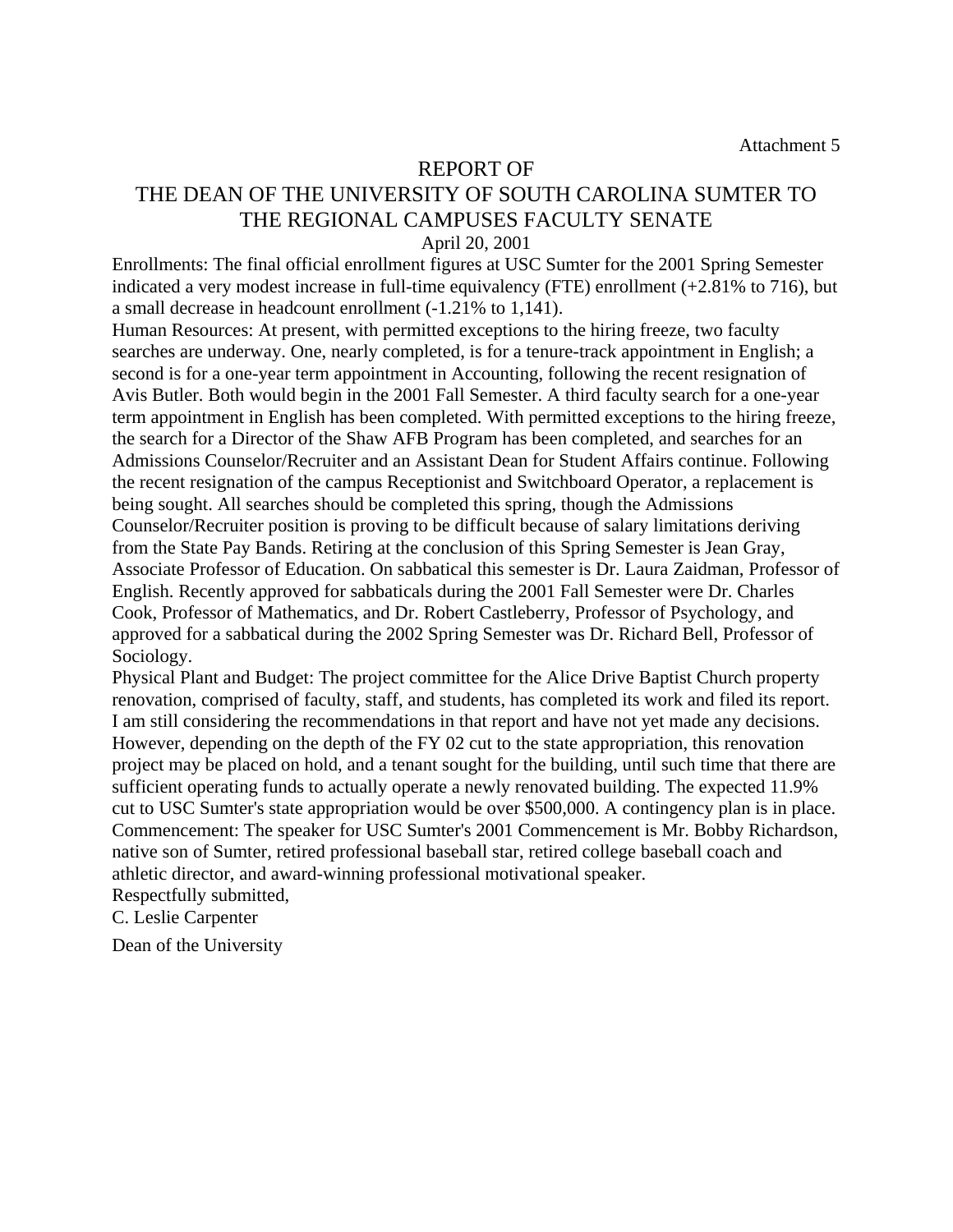## Dean's Report USC Union Faculty Senate Meeting

#### April 20, 2001

Since the Faculty Senate's last meeting we, at USC Union, have continued our normal activities while having to address the SACS visitation, performance indicators, and the upcoming Commencement program. Since we all had to deal with these events, my report will deal with the special events.

On February 21, USC Union celebrated its 6<sup>th</sup> Annual Founders' Day ceremony. Mr. W. T. Beaty was our honoree. Mr. Beaty has become USC Union's single largest donor. The Truluck Activities Center is under renovation and as of yesterday, the construction was on schedule. We plan occupancy in early August.

This year for the first time USC Union held a Junior Scholars program. On the evening of March 22, fifty high school juniors were honored with certificates and a reception. These students came from all over USC Union's service area. Well over 200 family members and friends were present.

Last evening USC Union held its Awards Evening program. In addition to recognizing outstanding students and donors, the Distinguished Teacher award was made. We have here today our Distinguished Teacher, Dr. Harold Sears, professor of Biology, and one of the finalists, Thomas Simpson, instructor of math. Dr. Sears has received this award two other years and has been a finalist on one other occasion.

We are pleased to invite you to USC Union's Commencement program on May  $8<sup>th</sup>$ . We are especially pleased that Dr. Ann Carmichael, the Dean at USC Salkehatchie will be our speaker. We at USC Union seemed to have weathered the storm of the SACS visit and the report from the performance indicators. We now await he outcome of the budget process. As usual, we will continue to do our job, teach students.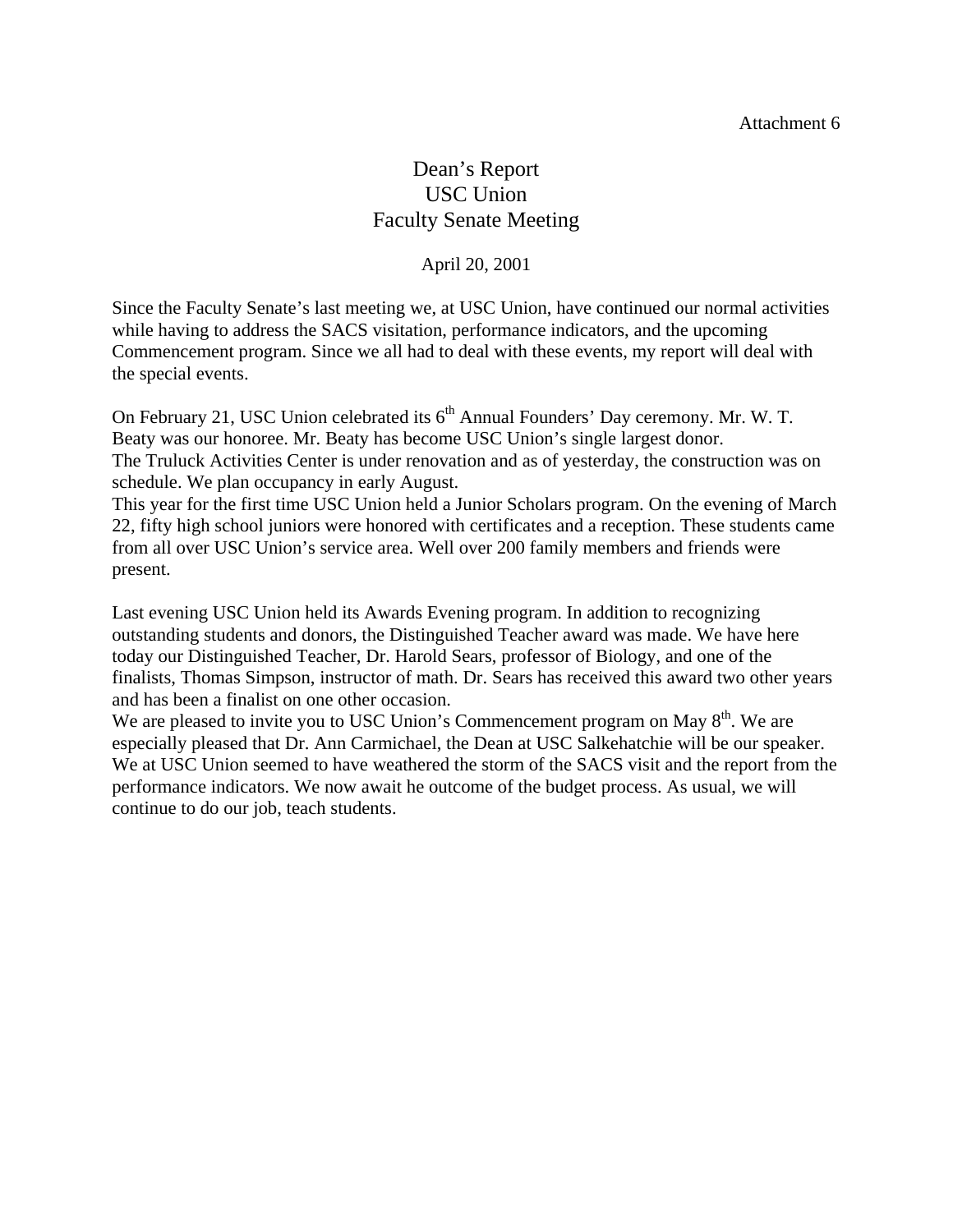Attachment 7

## **Report of Academic Programs and Continuing Education**  Dr. Sally Boyd **USC Regional Campuses Faculty Senate USC Beaufort**  April 20, 2001

On April 27 twenty-six students and six faculty members will be inducted as charter members of the Mu Gamma chapter of Alpha Sigma Lambda. ASL is a national honor society for adult students.

Dr. Becky Lewis, an adjunct instructor who teaches ENGL 101 in the USC Fort Jackson Program, has been named recipient of this year's Stephen L. Dalton Distinguished Teaching Award. She will be honored at a reception April 27.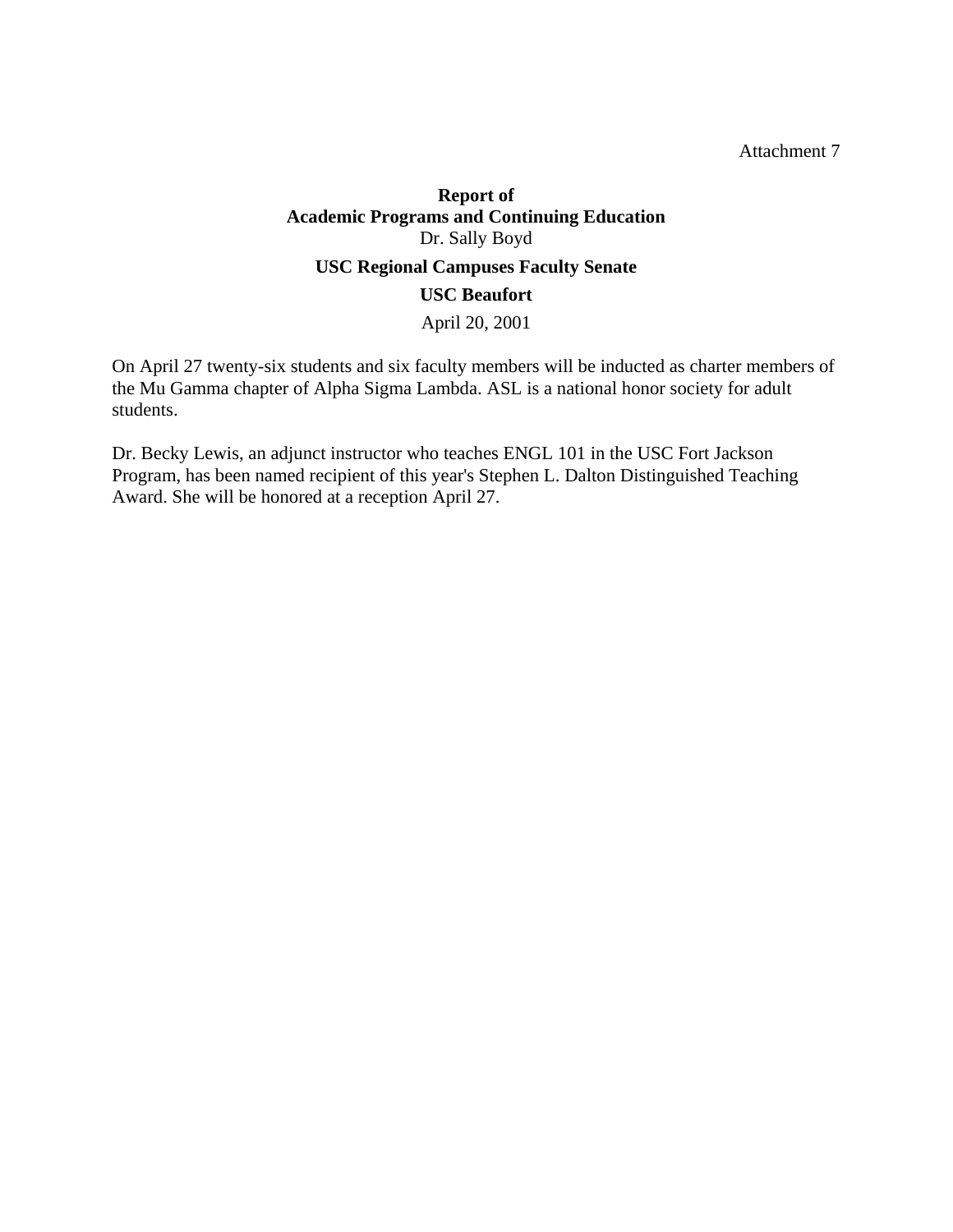## **Report of the Rights and Responsibilities Committee 20 April, A.D. 2001**

The Rights & Responsibilities Committee of the Regional Campuses Faculty Senate of the University of South Carolina met in the Document Room of the Library, USC Beaufort, and was called to order by Chairman Ron Cox at 11:15 a.m. EDT. Members present were:

> Professor Babet Villena-Alvarez USC Beaufort Professor Linda Allman Continuing Education Professor John Catalano USC Lancaster Professor Lisa Rashley USC Lancaster Professor Ron Cox USC Salkehatchie Professor Bob Costello USC Sumter Professor Charles Denny USC Sumter Professor Eric Reisnauer USC Sumter

The Committee further discussed its motion regarding the definition of service which was presented to the Senate at its 16 February meeting at USC Lancaster. The committee approved an amendment to the motion by inserting the following non-substantive statement into its definition, prior to the statement beginning, The following examples are intended to provide. . .  $A^{\cdot}$ 

"It is the responsibility of the individual to demonstrate how the activity listed enhances the relationship between the University and the community.

The Chairman and Vice Chairman of the RCFS requested the committee's time, and presented a memorandum from the Provost regarding possible extension of the probationary period for tenure track faculty in the event of serious illness on the part of the faculty member or a member of his/her immediate family.

The committee discussed the memorandum. Consensus was that the proposal is a positive change, adding some needed protection to our tenure-track faculty. However, as the revised (2000) manual is now before the Board of Trustees, to add such a policy would completely alter the pagination of the document, thus creating a stenographic nightmare which would need to be addressed. The committee also believes that there should be time for consideration, discussion, and feedback from the regional campus faculties before it addresses any changes to matters pertaining to tenure and promotion, even if the committee believes the changes to be good ones. The committee agreed to submit the provost's memo to the members of the Senate, requesting that they share the information with other faculty on their respective campuses and collect feedback and suggestions. It is the committee's intention to present the motion to the Senate at the September 2001 meeting for inclusion in the NEXT revision of the Regional Campuses Faculty Manual.

Finally, after discussion, by acclamation the committee elected Professor Ron Cox to serve as Chairman of the Committee for the 2001-2002 Academic Year.

Respectfully submitted by M. Ron Cox, Jr., Chairman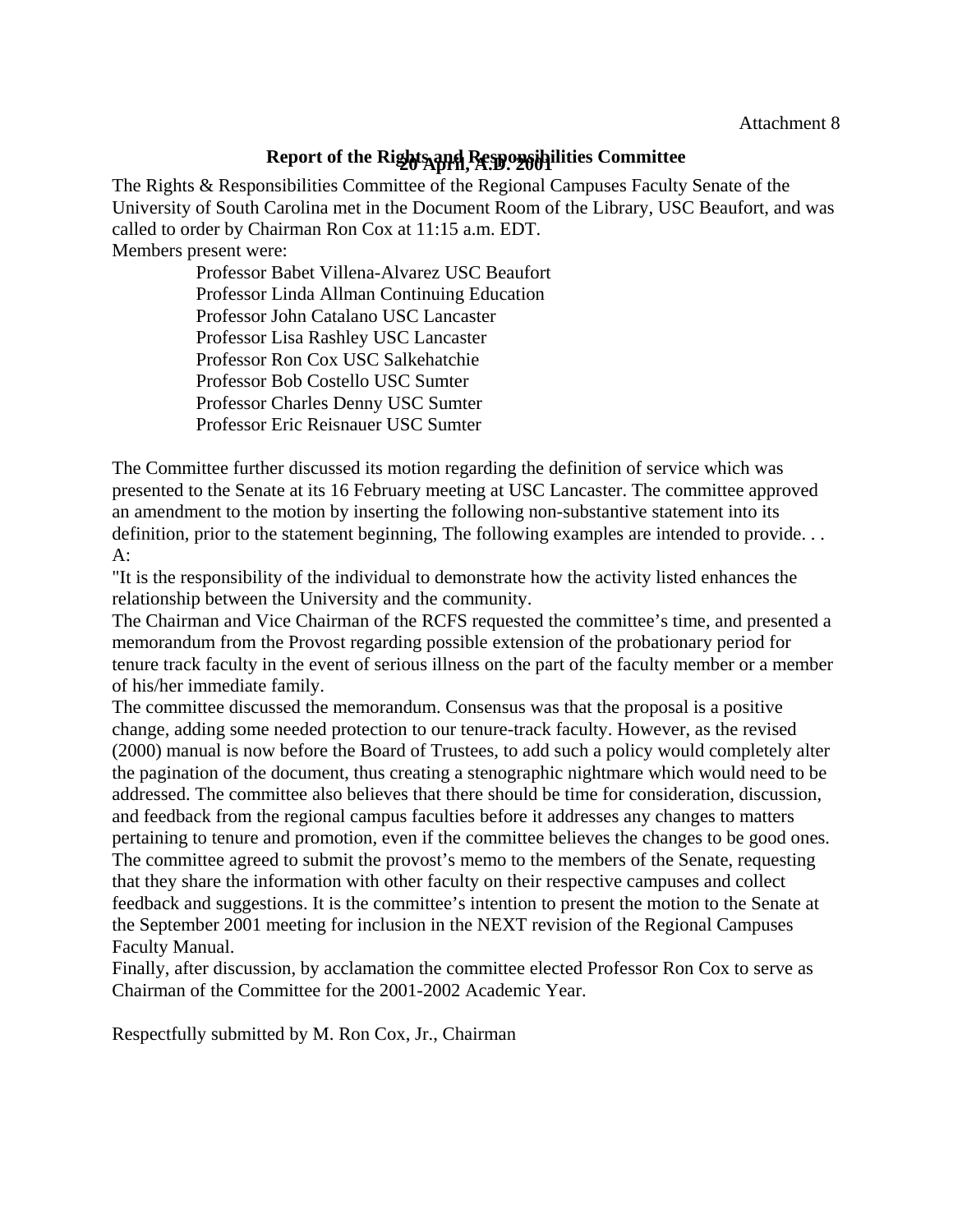(adopted by the RCFS at its 20 April 2001 meeting, to be included in the NEXT revision of the RCF Manual)

### **SERVICE**

In its mission statement, the University recognizes service as an important function of a university professor. This is particularly true on the Regional Campuses. Service is outreach that faculty members provide to the campus, University, or the greater community. Service may include, but is not necessarily limited to, activities in four categories:

- **Service to the community**
- **Service to the local campus**
- **Service to the regional campuses/greater University**
- **Service to the profession**

In the four categories of service identified above, activities may or may not be predicated on education and professional experience. It is the responsibility of the individual to demonstrate how the activity listed enhances the relationship between the University and the community. The following examples are intended to provide some guideline, by no means exclusive, as to the delineation of various service oriented activities:

#### **Community Service**

- **Service to government agencies**
- **Service to industry and business**
- **Service to public and private organizations**
- **Service to individuals**

#### **Campus Service**

- **Campus committee responsibilities**
- **Student organization sponsorship**
- **Participation in University and student functions**
- **Offices held in the faculty organization**
- **Administrative support activities**

**Regional Campus and Greater University Service** 

- **Membership on the Regional Campuses Faculty Senate**
- **Offices held on the RCFS**
- **Membership on University-wide committees**
- **Membership as a campus representative to the Columbia Senate**
- **Membership in USC Columbia academic departments**

**Service to the Profession** 

- **Participation in professional and learned societies**
- **Offices held in professional organizations**
- **Committee membership in professional organizations**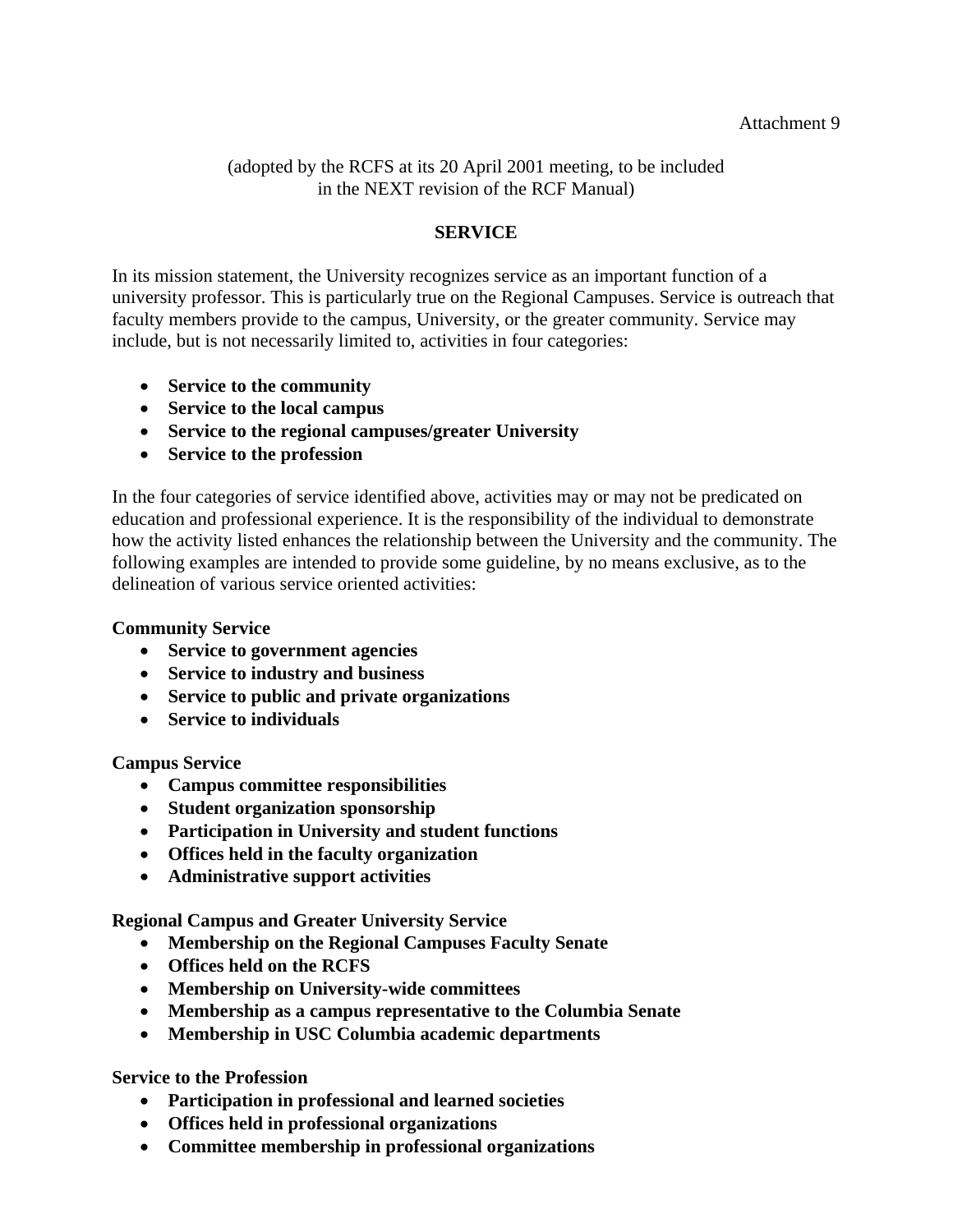From: Rights & Responsibilities Committee To: Members of the USC Regional Campuses Faculty Senate Re: Provost's Memorandum

Provost Odom has requested that the Faculty Senates of the University of South Carolina (both Columbia and Regional Campuses) consider a change to the probationary period for Tenure-Track Faculty. The R&R Committee looks favorably upon the change in principle, but asks that you share the information with your faculty and provide feedback to your campus R&R representative. The Committee plans to make its formal motion at the RCFS meeting of September 2001 for inclusion in the NEXT revision of the RCFS Manual (not the edition presently before the Board of Trustees).

It is anticipated that there will be a proposal to insert the following statement (or some amended form thereof) into the RCFS Faculty Manual between points #3 and #4 under "Additional Considerations," which follows the definitions of "Effective Scholarship" and "Highly Effective Scholarship" in the 2000 Manual proposal.

For documented reasons of a serious health condition (of a faculty member and/or the faculty member's spouse, child, or parent), and for requirements of childbirth, adoption or placement of a foster child, faculty members holding a probationary term of appointment may request in writing that the maximum probationary period be extended, with no resulting change in employment obligations, in order to provide them additional time to demonstrate fully their professional qualifications for reappointment or tenure.

Requests from faculty members to extend their probationary period for tenure for reasons of a serious health condition, childbirth, adoption or placement of a foster child, must be initiated before the beginning of the decision year and require the approval of the department chair (in departmentalized units), the dean (and vice provost for the regional campuses) and the provost. The above request should normally be initiated simultaneously with a request for Family Medical Leave (see University policy HR 1.07). An extension for reasons of childbirth, adoption or placement of a foster child must be completed within twelve months of the birth or placement of the child. In cases where faculty members have been in probationary status for more than seven years due to extension of the probationary period for reasons of a serious health condition, childbirth, adoption or placement of a foster child, they shall be evaluated as if they had been in probationary status for the normal probationary period, not longer.

Faculty members within the probationary period who have not been reappointed for the following year are not eligible to extend the probationary period under this policy.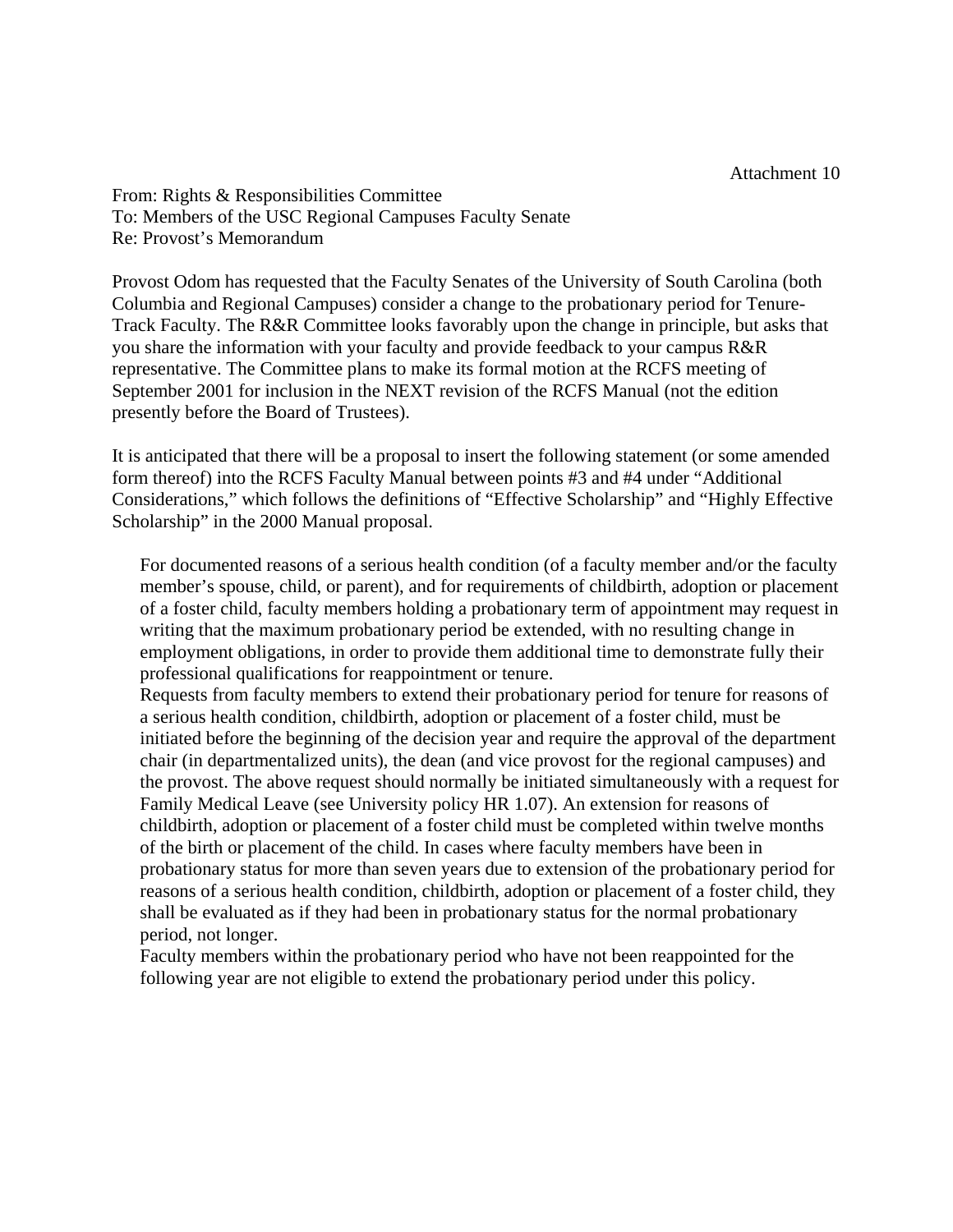## Regional Campuses Faculty Senate Welfare Committee USC Beaufort

#### April 20, 2001

The committee met to review several issues:

#### **Faculty pay.**

Faculty pay will continue to be an issue in the coming year. The current budget problems certainly will not help matters. The committee will start looking at what the salaries should be during the 2001-2002 year.

#### **Campus and institutional support for teaching and research.**

With the budget constraints, little support is expected during the 2001-2002 year. Faculty concerns about how this will affect teaching, T&P, and research were discussed with the goal to look at this further next year.

#### **Faculty Workload Estimate Sheet**

A sample "workload estimate sheet" was reviewed by this group and a final version was prepared. A copy is attached.

#### **Election of Chair for next year**

Professor Roberto Refinetti (Salkehatchie) was elected Chair for next year. We welcome the introduction of some new ideas and energy by Roberto and other members who served with Welfare for the first time, and we all look forward to the new year.

#### **Provost's Grant**

.

Under the leadership of Professor Sal Macias (Sumter) this group spent many hours reviewing the grant proposals submitted. It was clear that the proposals were the result of hard work by the faculty members who prepared them. However, with the loss of funding, the suggested awards could not be carried out.

Present: Efram Burk, Beaufort Jean-Luc Grosse, Sumter Kate Fritz, Columbia Roberto Refinetti, Salkehatchie Fran Perry, Lancaster Randy Cross, Beaufort Noni Bohonak, Lancaster (Chair)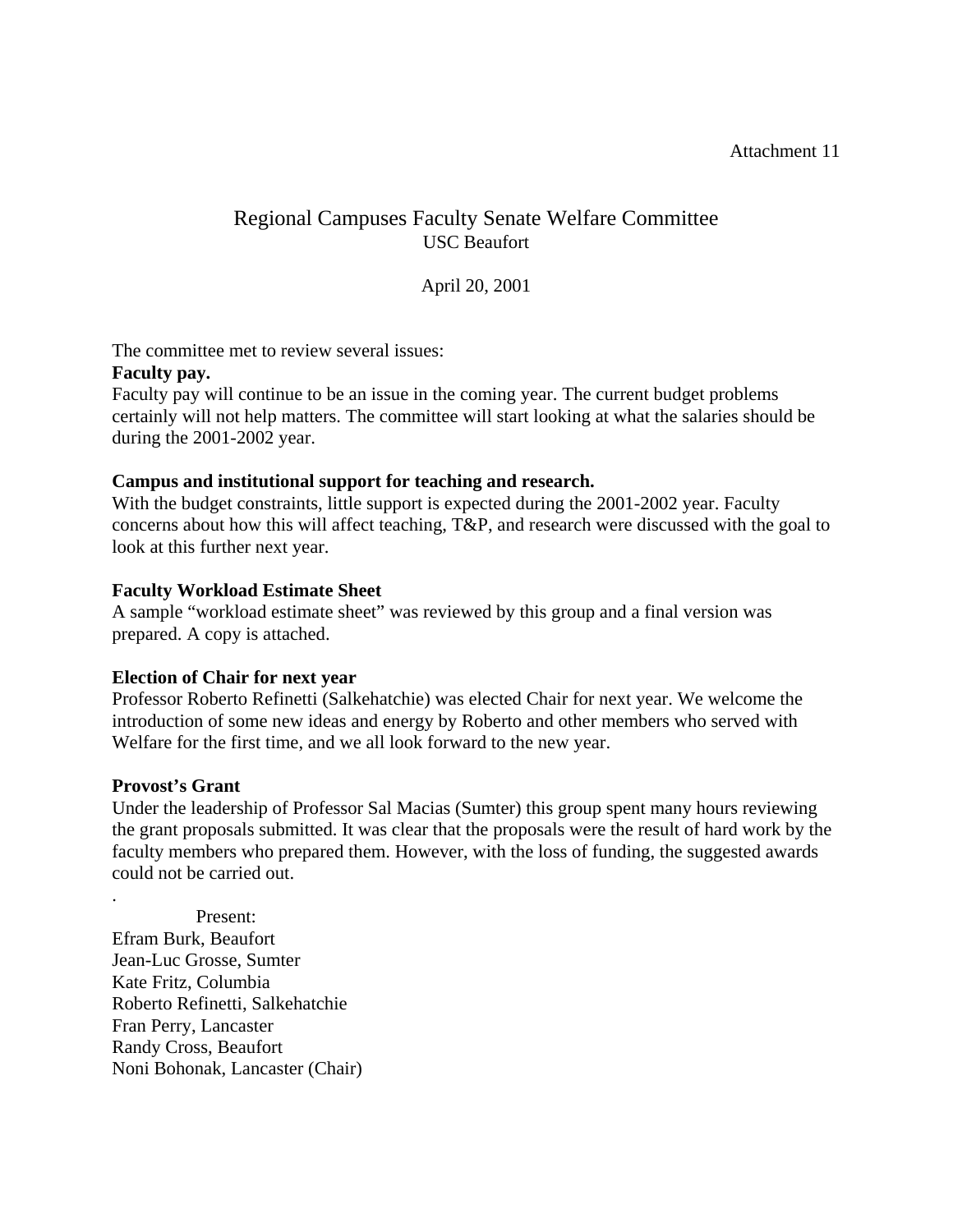### **Faculty Workload Sheet**

This workload sheet was prepared by the Welfare committee of the Faculty Senate of the University of South Carolina Regional Campuses to facilitate planning and evaluation of faculty workload. Broad areas of activity are recognized as described in the Faculty Manual. Specific activities are indicated as exemplars and do not exhaust the range of allowable or expected faculty endeavor.

A minimum of 640 hours of work per semester (the equivalent of 16 weeks of 40-hours-perweek work) is expected. Although there is no stipulated maximal workload, workloads are expected not to exceed 800 hours per semester (the equivalent of 16 weeks of 50-hours-per-week work).

#### **Teaching:**

Office hours: 96 hours (6 hours per week) Teach course, first section, per contact hour: 48 hours Teach course, additional section, per contact hour: 32 hours Teach new course, per contact hour: 64 hours Independent study: 32 hours

#### **Service:**

#### **Community service**

Campus service Committee assignment (once per month): 10 Committee assignment (twice per month): 20 Committee assignment (thrice per month): 30 Committee assignment (weekly or more): 40 Faculty Organization (once per month): 10

#### **University service**

Committee assignment (once per month): 10 Committee assignment (twice per month): 20 Committee assignment (thrice per month): 30 Committee assignment (weekly or more): 40 Faculty Senate: 30 Service to the profession

#### **Professional Growth and Development**

Workshops and seminars Professional conferences Consulting Further education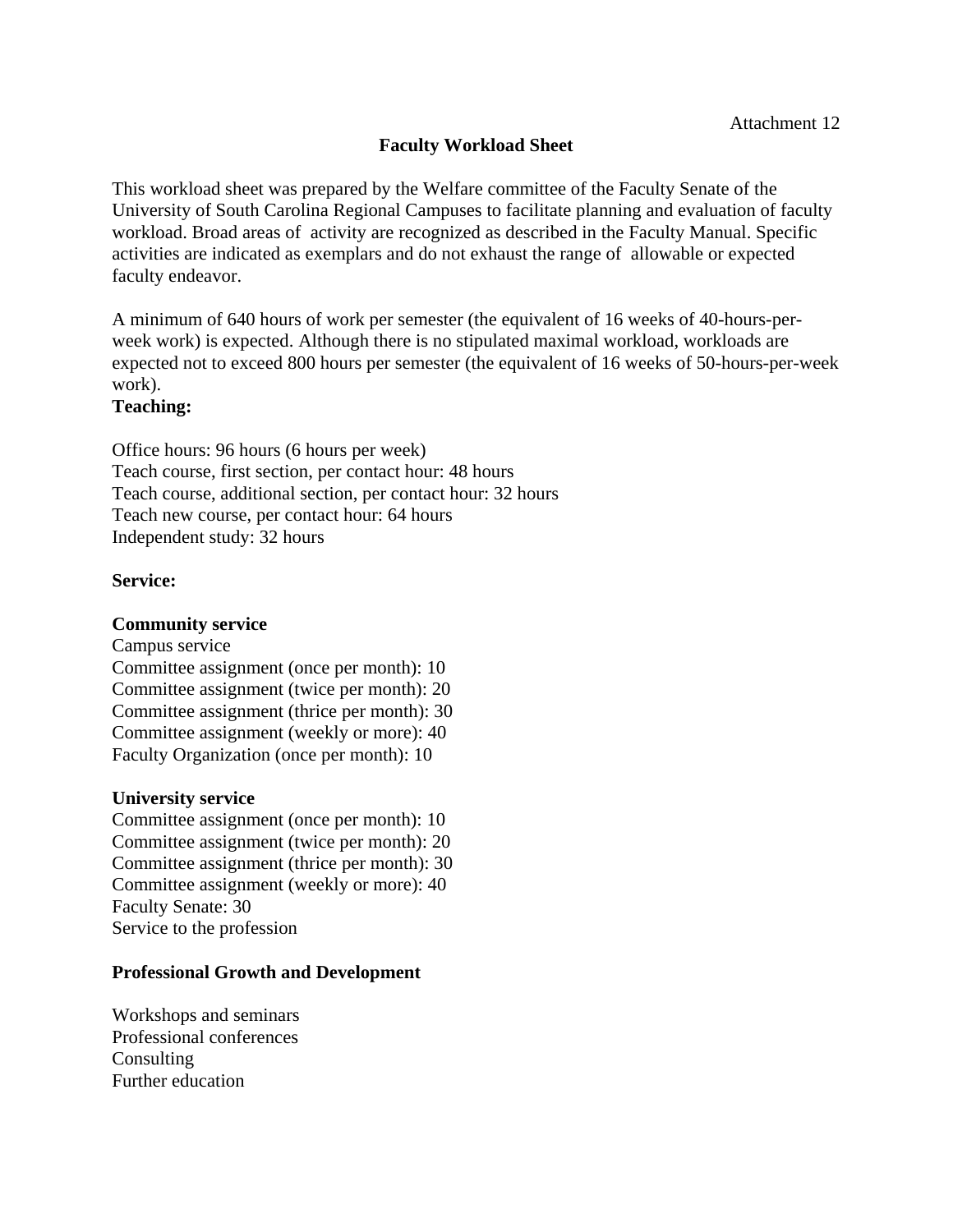#### **Research and Scholarship**

Grant proposals Publications Oral presentations and exhibits Editorial/curatorial activities *Example* Professor A Teaching (624 h) Office hours: 96 Course 1, section 1 (3 credits): 144 Course 1, section 2 (3 credits): 96 Course 2 (3 credits): 144 Course 3 (3 credits): 144

#### Service (90)

Board member of local Historical Association: 40 Member of 2 campus committees (meeting monthly): 20 Member of Faculty Senate: 30

### Professional Growth and Development (46 h)

Attendance at teaching workshop in Columbia: 160 Attendance at one professional conference: 30

#### Research and Scholarship (40)

Grant proposal submitted to private foundation: 20 One article published in peer-reviewed journal: 20 Total: 800 hours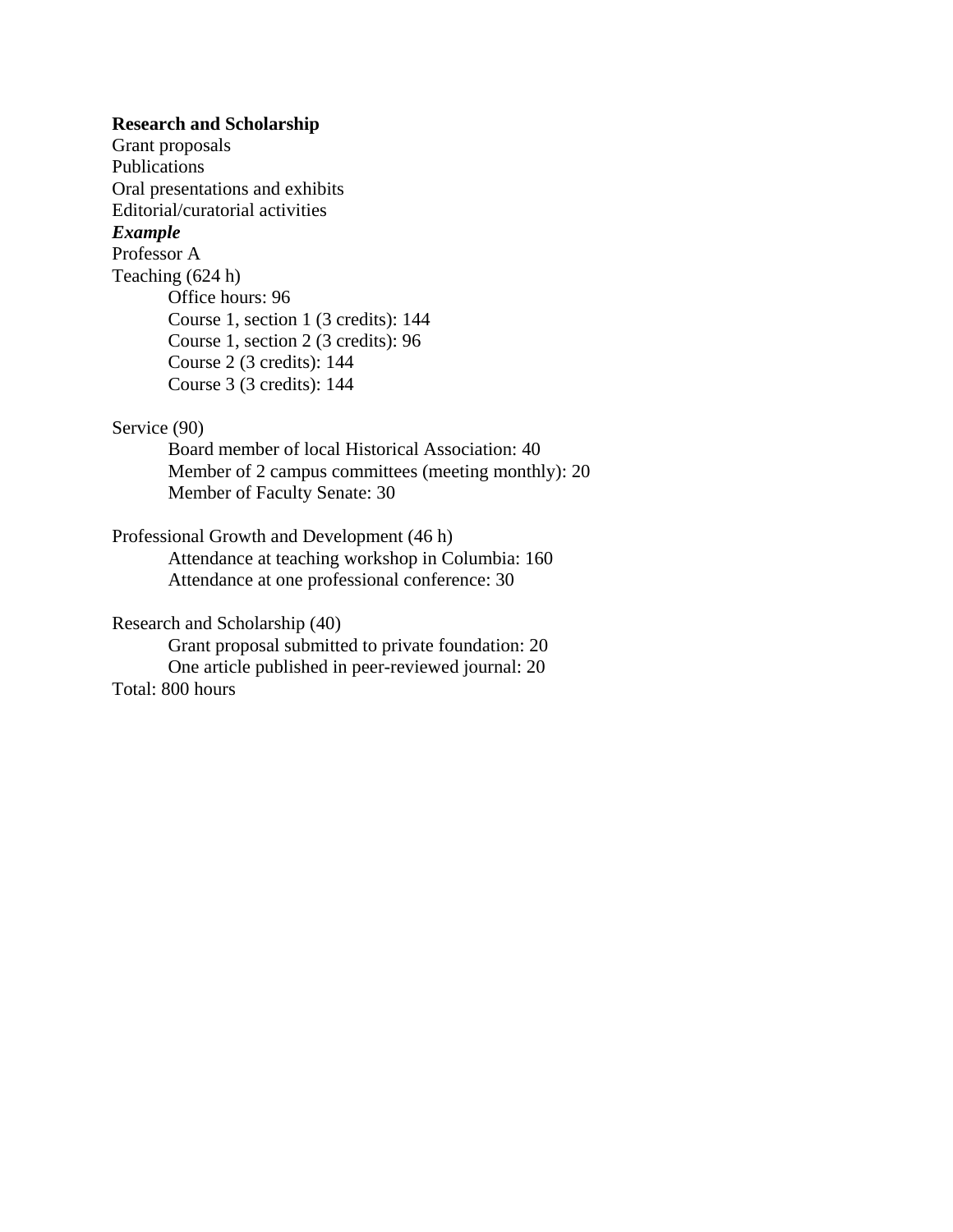## System Affairs Committee Report Regional Campuses Faculty Senate

The Committee met this morning and by invitation Vice-Provost. Plyler spoke about the Palmetto College concept. His comments sparked a great deal of discussion after he left. The Committee plans on following the development of the Palmetto College concept through next year. The Committee elected Chris Borycki to be the chair next year.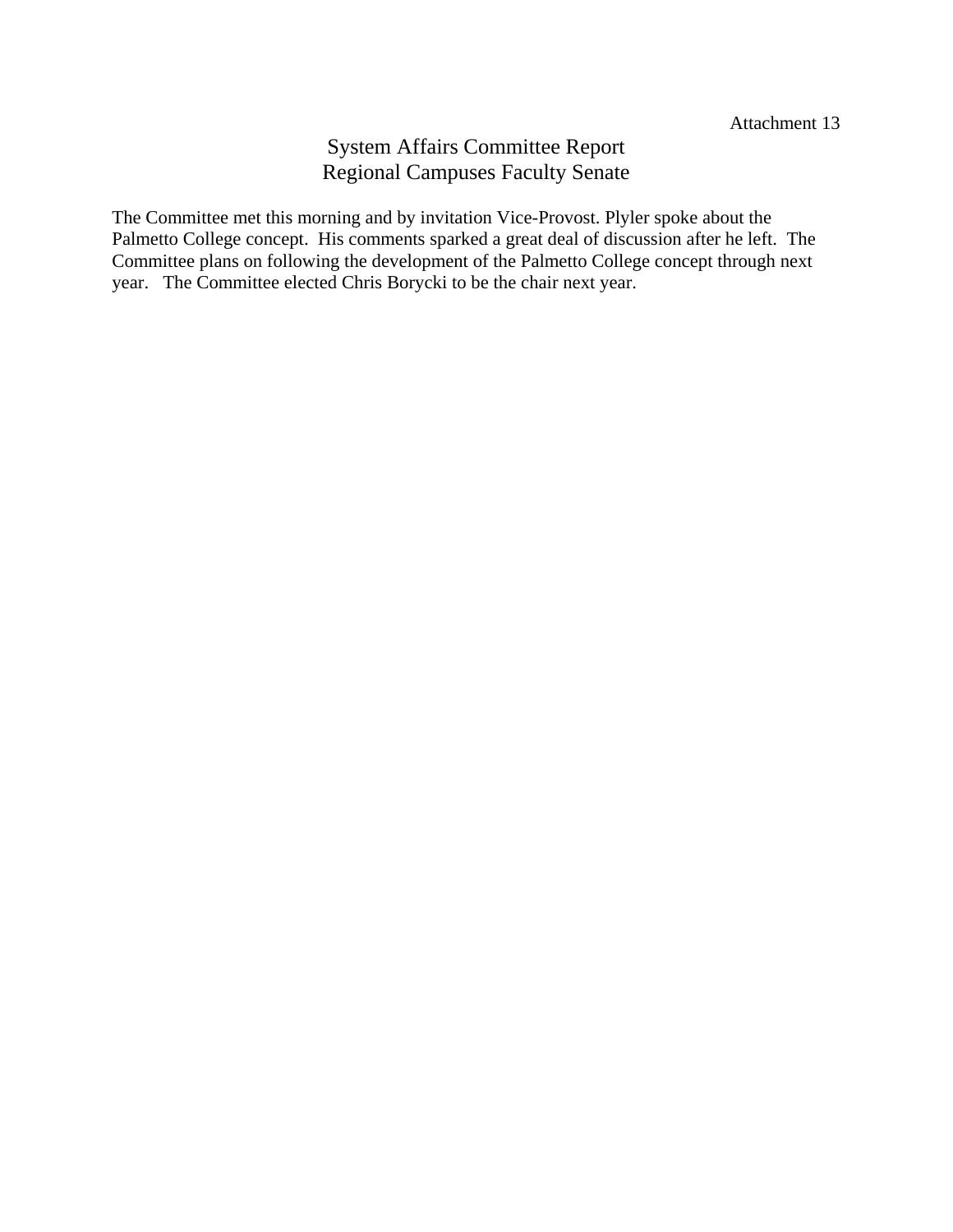#### **Report of the Executive Committee**

Regional Campuses Faculty Senate April 20, 2001The Executive Committee met on April 6, 2001, at the Faculty House, USC Columbia. Executive Committee members made campus reports. Following, Dr. Plyler raised the issue of the pending severe budget cuts and speculated that the Regional Campuses Faculty Senate allocations would necessarily be cut. He recommended that the Executive Committee retreat be cancelled and that a one-day working meeting on the Columbia campus in August be substituted. He also suggested that the number of meetings of the Senate might be reduced, perhaps only for the coming year. There was extensive discussion among Executive Committee members regarding the number of meetings that would be held during the coming academic year. Finally, the Executive Committee determined three dates for the academic year, 2001-2002:

USC Columbia: September 21, 2001 (contingent upon the availability of the President) Lunch provided by the Vice-Provost's office

USC Columbia: January 25, 2002 (Lunch on your own)

USC Sumter: March 22, 2002 (Lunch provided)

Vice-Provost Plyler said that preliminary exit interview feedback from the SACS accreditation team was favorable and that the system passed. There appears to be no "recommendations" applicable specifically to the regional campuses. Associate Vice-Provost West announced that Provost's Faculty Development Grants will not be able to be funded this year.

The Executive Committee met during the working session of the April 20, 2001, meeting of the Senate. The Executive Committee considered the memo from Provost Odom's office regarding faculty tenure track probationary period. The memo was passed to Rights and Responsibilities. The Executive Committee considered developing further the RCFS webpage with Travis Wechsler. We came up with some ideas to expand the usefulness of that particular page. The secretary will contact senators regarding information to be placed on that page.

Respectfully submitted,

Roy Darby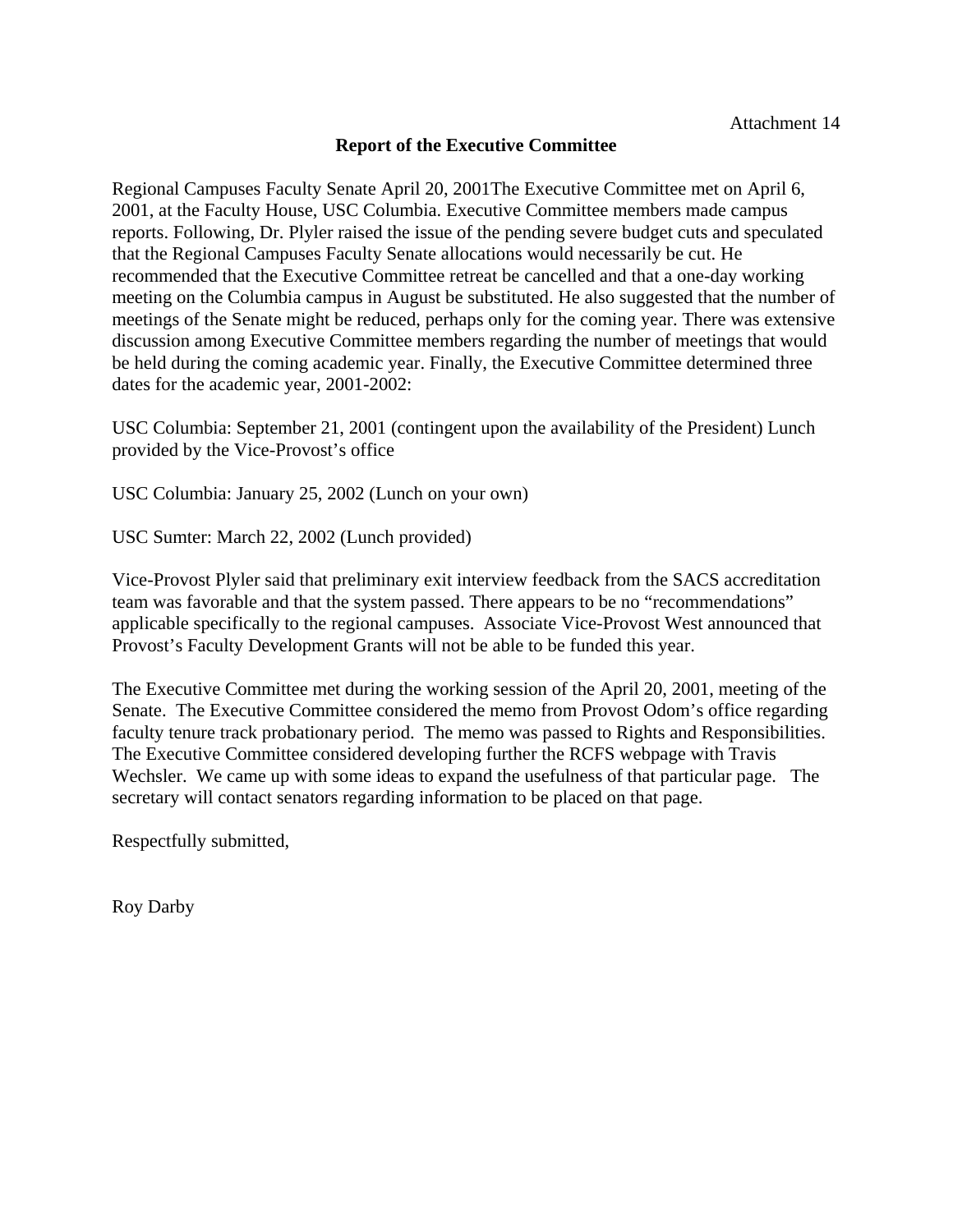## Report of the Committee on Libraries

The University Library Committee met on April 19, 2001 and heard reports from Tom McNally, C.J. Cambre, and Bud Walton on the impact of the proposed budget cut on the Library budget and particularly serials acquisition. Discussion followed about the amount of cuts, etc. Meeting adjourned.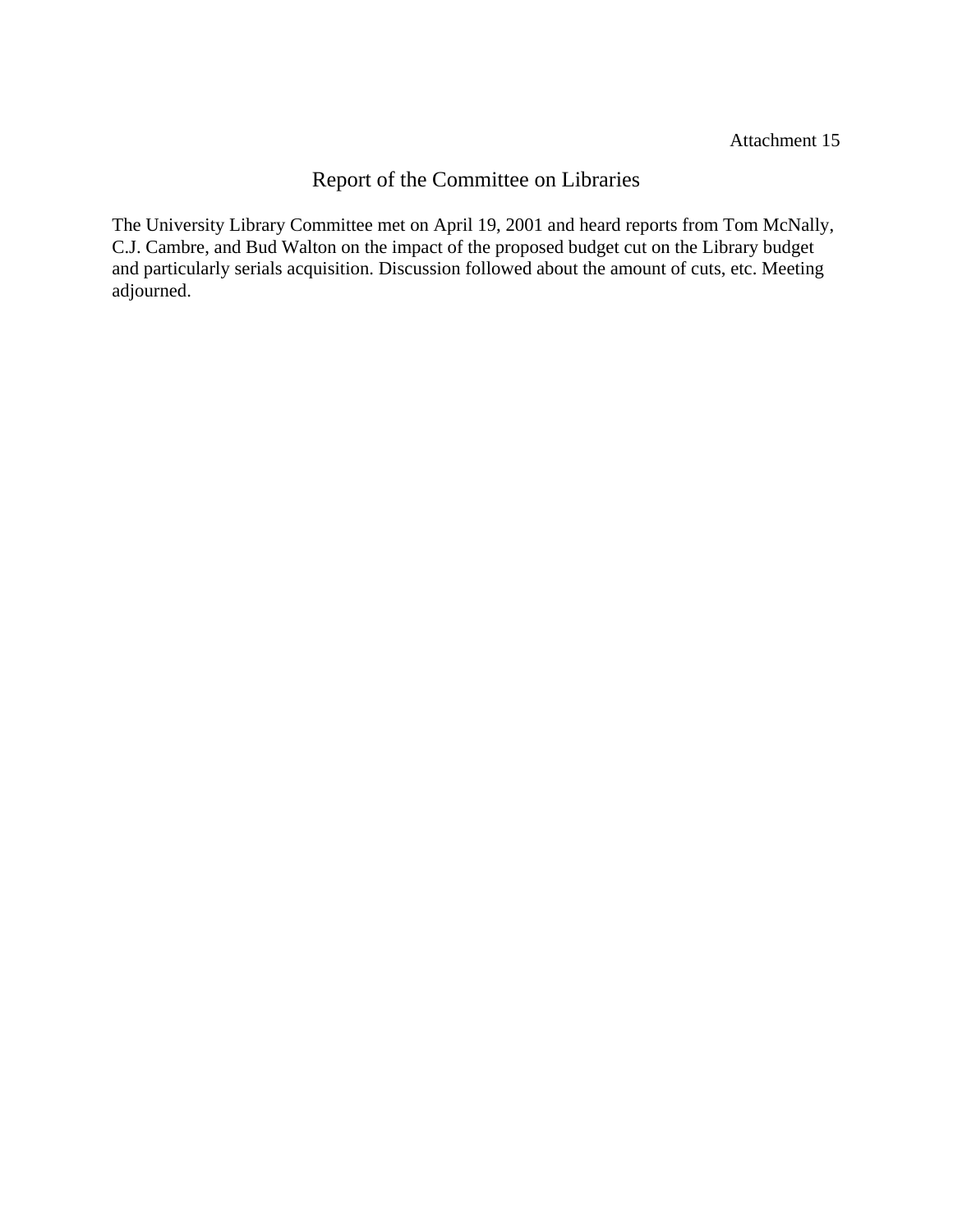## COLUMBIA FACULTY SENATE WELFARE COMMITTEE **USC Regional Campuses Faculty Senate**

#### **USC Beaufort**

April 20, 2001

Although I had not received notice of Welfare Committee meetings between November, 2000 and March 2001, I have attended the Columbia Faculty Senate meetings whenever possible. At the April 4 meeting I introduced myself to Jerry Wallulis, Chair of Welfare Committee. He had assumed that I was to begin my term this summer. I am now on the email list for the Committee and will attend the meeting scheduled for April 25.Below is a synopsis of his committee report as given at the March 7 Columbia Faculty Senate Meeting. The Committee derived 6 faculty objectives from the results of the faculty survey sent out in the Fall:

- I. Maintain, repair, and improve campus buildings to make them more attractive and healthful. In order to promote effective education, students, faculty, and staff require a safe, clean, and attractive physical environment. Cleaner, more attractive offices, classrooms, restrooms, residence halls, eating facilities, and meeting spaces are necessary for effective work and study. There should also be improved accessibility for the disabled and for adequate parking for all.
- II. Improve graduate programs by increasing graduate stipends significantly. In order to stimulate success in graduate programs, student stipends (especially those of teaching assistants) must be competitive. The funding must be sufficient to attract applicants to University graduate programs and offer them full support in the pursuit of their degrees.
- III. Maintain the undergraduate teaching mission of the University and extend its student base.
- IV. Raise faculty salaries and benefits to be competitive with peer institutions. To build nationally ranked programs across the University, nationally competitive salary and benefits are essential. In order to recruit and retain the most productive and effective faculty, the package of salary and benefits must be attractive. Faculty salaries and benefits should be competitive with those at peer institutions and institutions of a status to which the faculty and University aspire.
- V. Maintain the library offerings and improve other research resources for faculty and students. Both faculty and student research require the continued excellence of the library offerings. Faculty research excellence also demands improvements in reliable, up-to-date information technology, funding allotted to travel, and other research finding and incentives commensurate with the ambitions of AAU membership.
- VI. Reduce the tension between work and life demands for USC faculty and staff. The University must pay special attention to new kinds of conflict between work and life demands. Equitable benefits, including the possibility of an effective employee health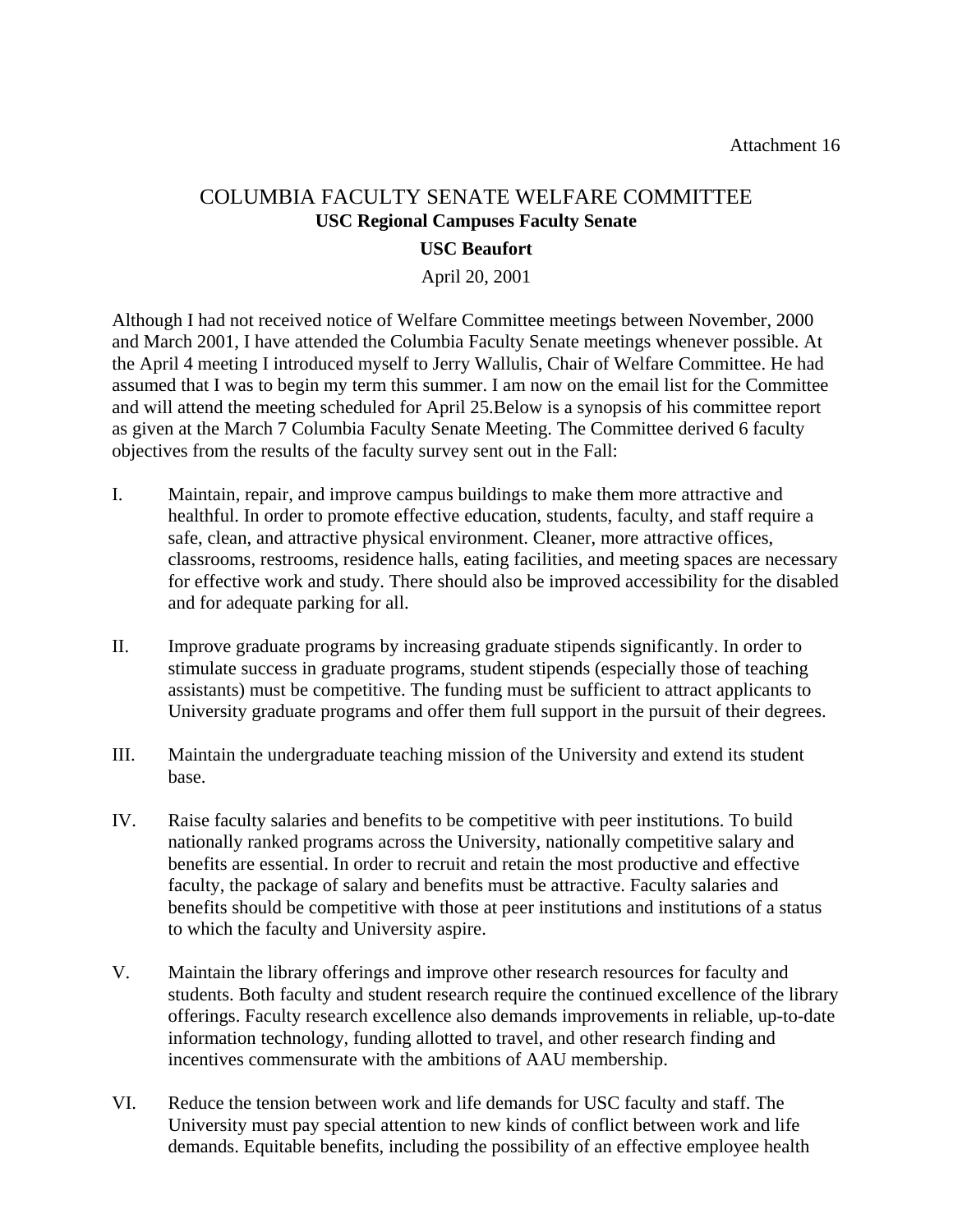program, should be offered to all employees. In addition, the University should promote flexible scheduling for dual earner couples and provide quality childcare and supervision for the young children of faculty and staff. The Columbia Faculty Senate adopted these objectives at its March 7 meeting. Chair Wallulis will present the 6 Faculty Objectives for 2005 to the Board of Trustees meeting on April 12.

Respectfully submitted,

Linda K. Allman Representative to the Columbia Faculty Senate Welfare Committee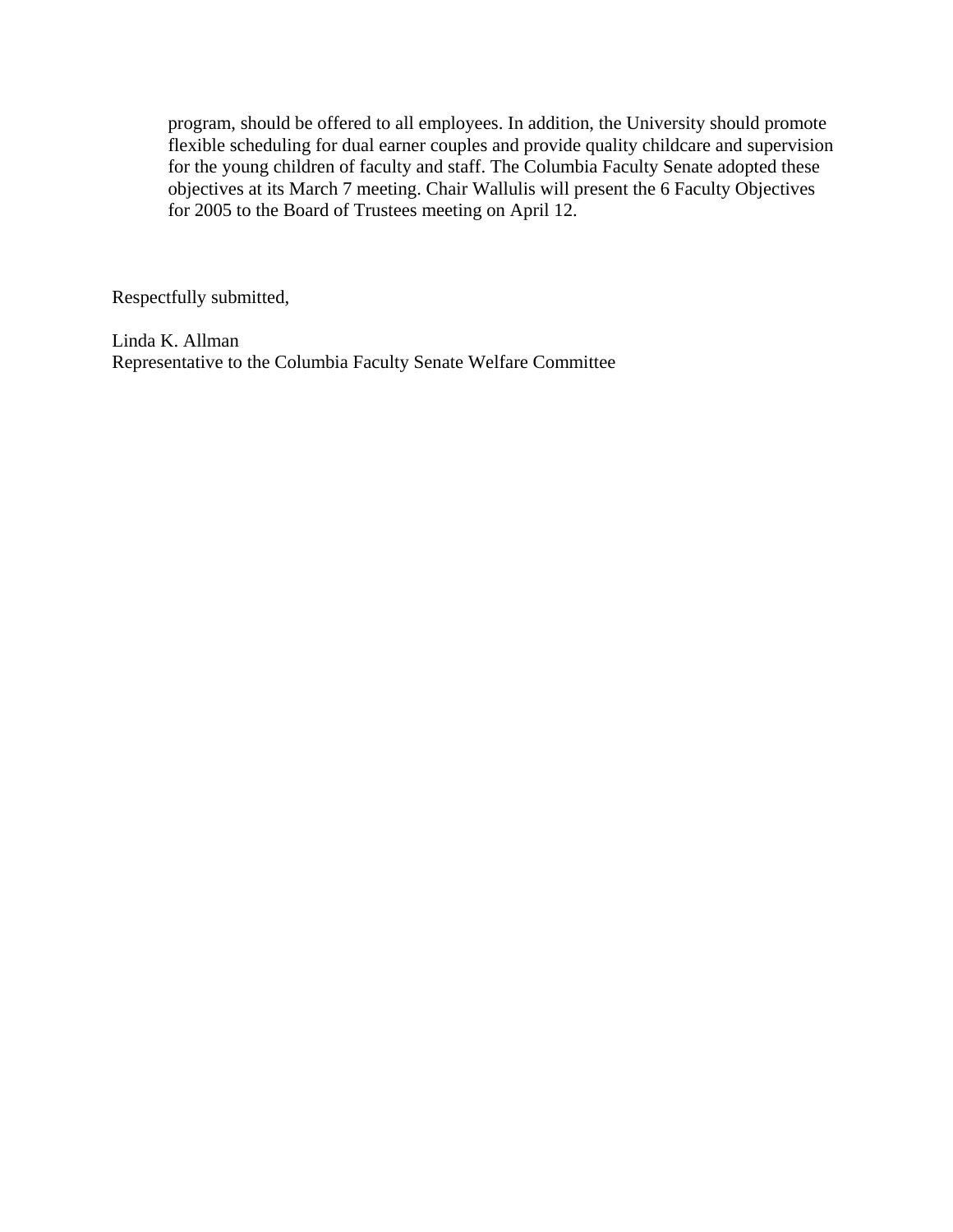## Report of the Academic Affairs and Faculty Liaison Committee USC Board of Trustees

#### **USC Regional Campuses Faculty Senate**

#### **USC Beaufort**

April 20, 2001

The Academic Affairs and Faculty Liaison Committee of the USC Board of Trustees met on Thursday, March 22, 2001, beginning its deliberations in executive session to discuss honorary degrees, honorary faculty titles, appointments with tenure, the transfer of academic appointment, a change of rank of tenure, and an academic grievance from the Regional Campuses. In open session, the Committee voted on the academic grievance. The Committee also approved a name change for the Department of Pharmacy Practice to the Department of Pharmaceutical and Health Outcomes Research. The Committee heard and voiced approval for new program proposals from the USC Spartanburg School of Education for a Bachelor of Arts in Early Childhood Education and a Bachelor of Arts in Elementary Education to be offered at the University Center of Greenville. Also approved was a USC Spartanburg new program proposal for a Bachelor of Arts in Graphic Design in collaboration with the Department of Visual Arts at the Greenville Technical College-Greer Campus. For USC Columbia, the Committee voiced approval for a Doctor of Philosophy in Language and Literacy in the College of Education, and a Professional Masters Program in Sciences in the College of Science and Math.

With no discussion, the Committee voted to remove the Board of Trustees from the appeals process at the Regional Campuses. This action was recommended by Provost Odom who stated, "Such action is necessary to ensure that the grievance process is similar for both the Columbia faculty and the Regional Campuses faculty."

The Committee received a summary report from the Columbia Faculty Senate, based on a survey of faculty members, listing Columbia faculty objectives for the year 2005. The six objectives are:

- I. Maintain, repair, and improve campus buildings to make them more attractive and healthful
- II. Improve graduate programs by increasing graduate stipends significantly
- III. Maintain the undergraduate teaching mission of the university and extend its student base
- IV. Raise faculty salaries and benefits to be competitive with peer institutions
- V. Maintain the library offerings and improve other research resources for faculty and students
- VI. Reduce the tension between work and life demands for USC faculty and staff

After some clarifying discussion, the Committee voted to establish a Quasi-Endowment category that would allow the University to recover Indirect Cost funds, generated by grants awarded to the University, but previously going into the State's general fund.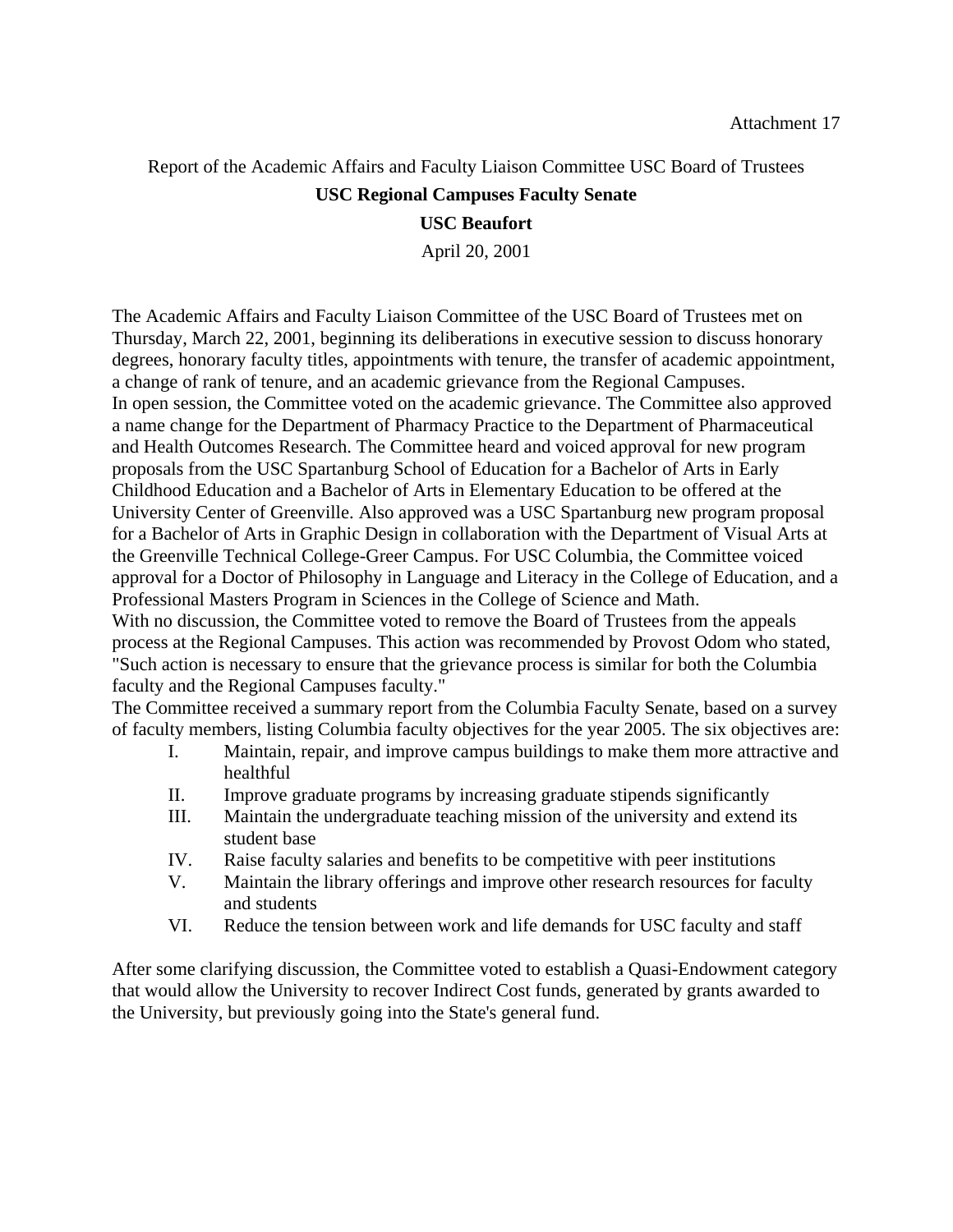The Committee received a draft report from Dr. Peter Sederberg, head of the Honors College, proposing a User Fee for student participation in the Honors College. The proposal was for information purposes; no action was requested at this time. The Committee also received a brief status report on the SACS reaffirmation visit at USC Spartanburg.

In other matters, Dr. Palms distributed copies of magazine and journal articles focusing on USC activities and achievements, including a chart (attached) showing current rankings by various media of USC academic programs and departments. End of report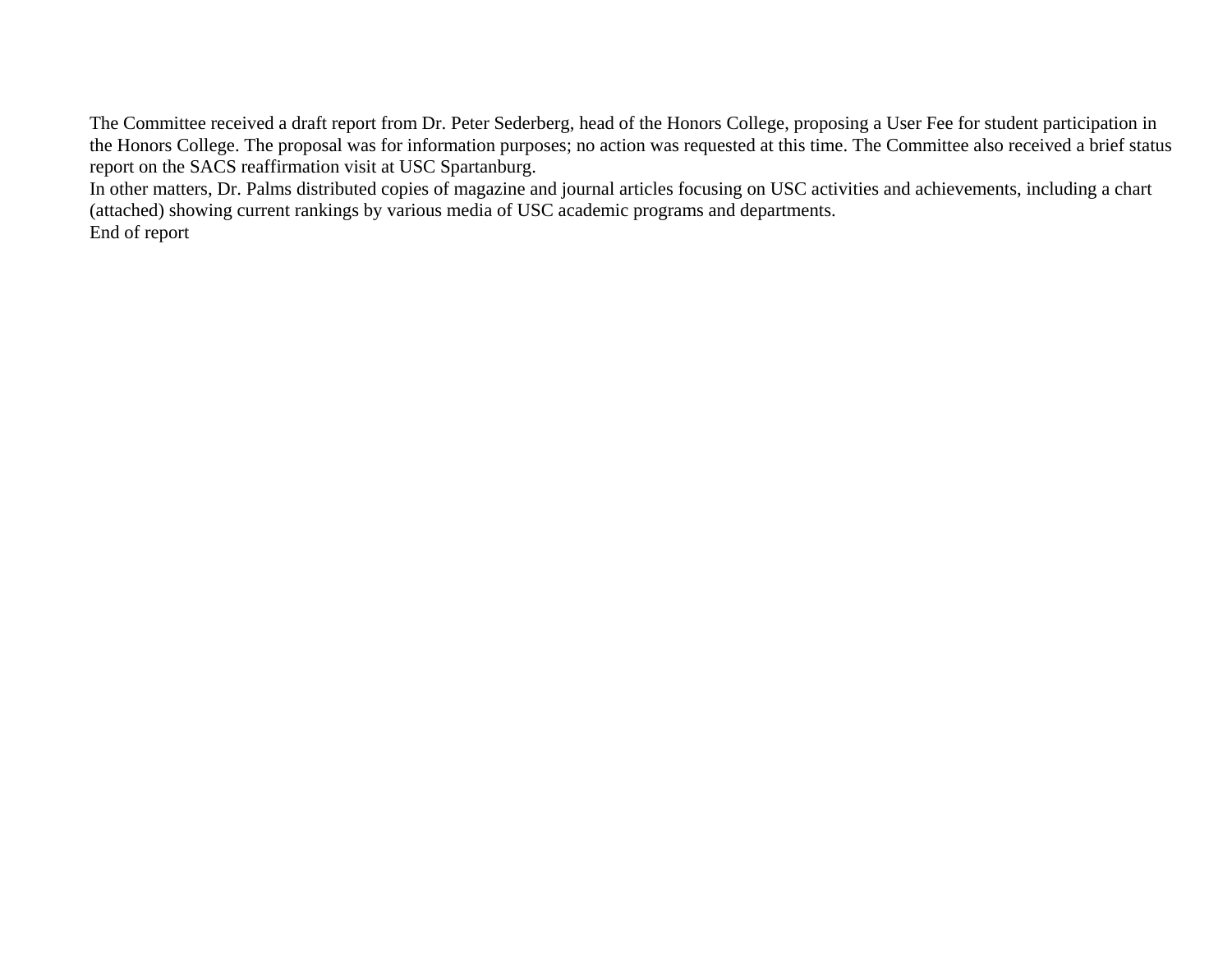Attachment 18

#### Report of the Research & Productive Scholarship Committee Regional Campuses Faculty Senate February 16, 2001

The Category II Committee met in Columbia on March 6, 2001 and awarded a total of \$90,000 to 18 of 38 applicants who had prepared proposals requesting a total of \$247, 749. A summary sheet will be attached to this report. Criteria for category II Productive Scholarship were outlined in the 2000-2001 Call for Proposals distributed by the USC Office of Research. More information is available on the SPAR website: [www.spar.sc.e](http://www.spar.sc.edu/)du. There were very few proposals from the Regional Campuses and very many from Aiken, Spartanburg, and Columbia. I encourage Regional Campuses faculty, especially junior faculty who are within three years of their initial appointment, to give serious consideration to applying next year.

Dr. Bob Costello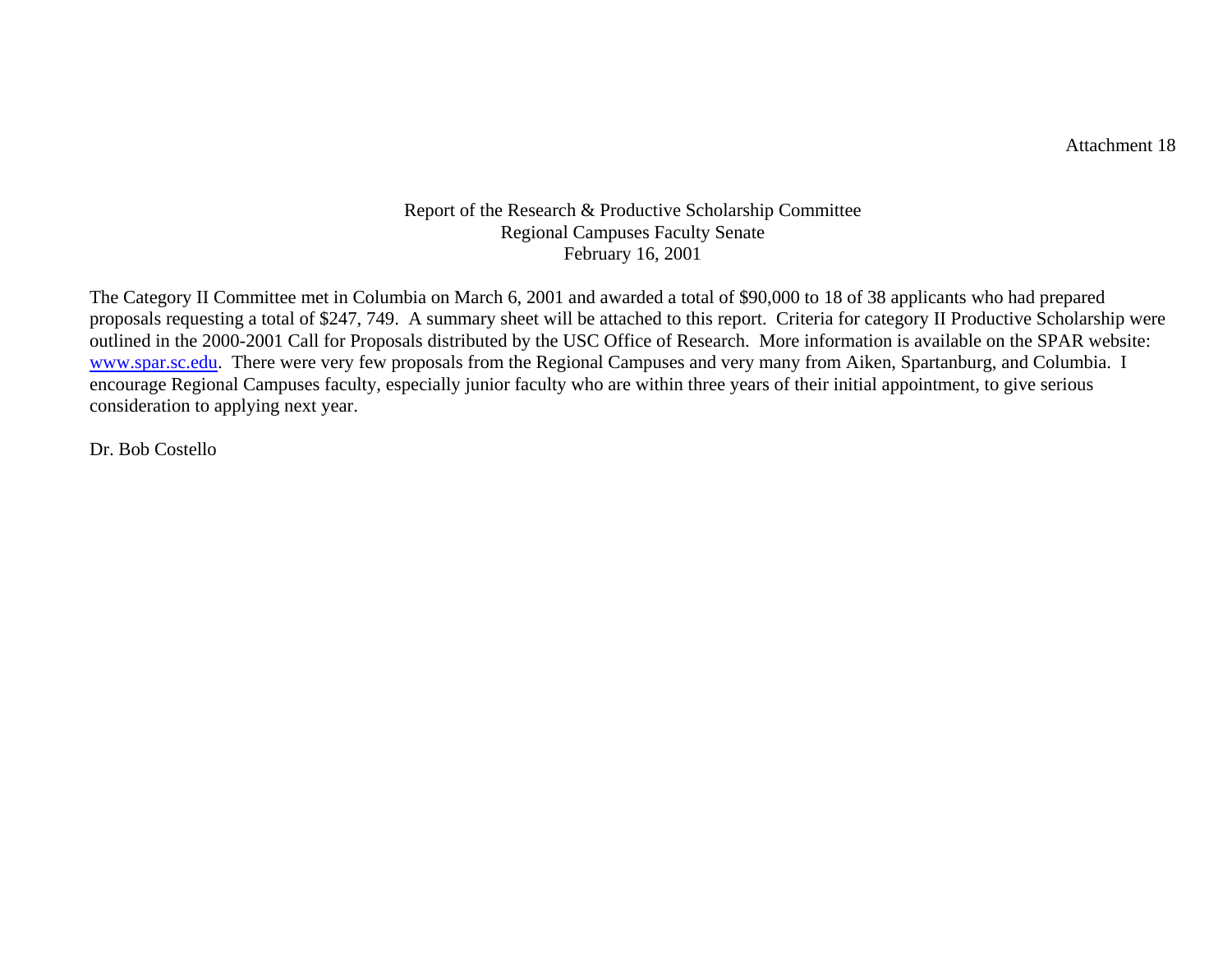# RESEARCH AND PRODUCTIVE SCHOLARSHIP AWARDS PROGRAM 2000 – 2001 APPLICATION CYCLE

|             | Number of<br>Proposals | <b>Total Dollars</b><br>Requested | <b>Total Dollars</b><br>Available | Number of<br>Awards | <b>Total Dollars</b><br>Awarded |
|-------------|------------------------|-----------------------------------|-----------------------------------|---------------------|---------------------------------|
| Category I  | 46                     | \$651,597                         | \$190,000                         | 15                  | \$190,000                       |
| Category II | 38                     | \$247,749                         | \$90,000                          | 18                  | \$90,000                        |
| Total       | 84                     | \$899,346                         | \$280,000                         | 33                  | \$280,000                       |